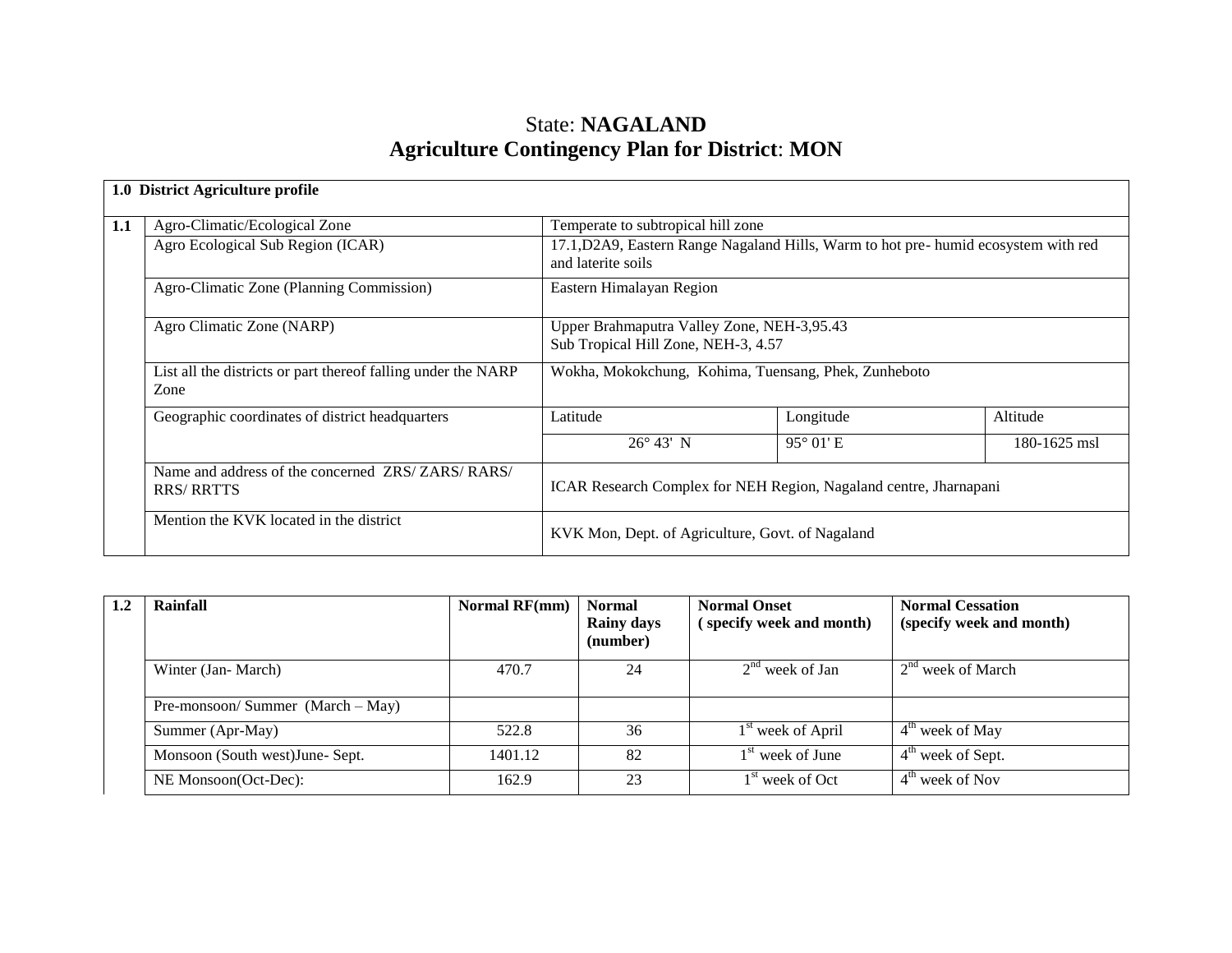| 5.55<br>$\sim$ III.<br>Annual<br>t Jan<br>----<br>$U \cap \Delta V$<br>יר ור<br>10 <sub>1</sub><br>$\sim$<br>NU.<br>$\mathbf{U}$<br>4997.U |  |  |  |
|--------------------------------------------------------------------------------------------------------------------------------------------|--|--|--|
|                                                                                                                                            |  |  |  |

| 1.3 | <b>Land use</b><br>pattern of the<br><b>district</b> (latest<br>statistics) | Geographical<br>area $(^{\circ}000$<br>ha) | Cultivable<br>(000)<br>area<br>ha) | Forest<br>area<br>$^{\circ}000$<br>ha | non-<br>ha) | Land under<br>agricultural<br>use $(^{\circ}000$ | Permanent<br>Pastures<br>('000 ha) | Cultivable<br>wasteland<br>$(000 \text{ ha})$ | Land under<br>Misc. tree<br>crops and<br>groves ('000<br>ha) | Barren and<br>uncultivable<br>land $(^{\circ}000$<br>ha | Current<br>Fallows<br>(°000)<br>ha) | Other<br>fallows<br>$(000 \text{ ha})$ |
|-----|-----------------------------------------------------------------------------|--------------------------------------------|------------------------------------|---------------------------------------|-------------|--------------------------------------------------|------------------------------------|-----------------------------------------------|--------------------------------------------------------------|---------------------------------------------------------|-------------------------------------|----------------------------------------|
|     | Area ('000 ha)                                                              | 178.6                                      | 38.07                              | 41.70                                 | 10.0        |                                                  |                                    | 5.0                                           | 4.1                                                          | 5.0                                                     | 112.5                               | 4.45                                   |

| 1, 4 | Major Soils (common names like red sandy loam deep soils (etc.,)* | Area ('000 ha) | Percent (%) of total |
|------|-------------------------------------------------------------------|----------------|----------------------|
|      |                                                                   |                |                      |
|      | Red clayey soils                                                  |                |                      |
|      | 2 Lateritic soils                                                 |                |                      |
|      | 3 Alluvial colluvial soils (partly saline)                        |                |                      |
|      | 4 Alluvial-colluvial soils                                        |                |                      |
|      | 5 Lateritic gravelly soils                                        |                |                      |
|      | 6 Rock land and water bodies                                      |                |                      |
|      | 7 Medium deep black soils                                         |                |                      |
|      | 8 Red gravelly loam soils                                         |                |                      |
|      | 9 Red gravelly clay loam soils                                    |                |                      |
|      | Others (specify):                                                 |                |                      |
|      | <b>Black soil</b>                                                 | 22.0           | 57.0                 |
|      | Sandy loam                                                        | 9.0            | 23.3                 |
|      | Eroded hill slopes                                                | 7.6            | 19.7                 |

**\* mention colour, depth and texture (heavy, light, sandy, loamy, clayey etc) and give vernacular name, if any, in brackets (data source: Soil Resource Maps of NBSS&LUP).**

| 1.5 | <b>Agricultural land use</b>        | Area $(900 \text{ ha})$                   | Cropping intensity $\%$ |
|-----|-------------------------------------|-------------------------------------------|-------------------------|
|     | $\mathbf{v}$<br>Net.<br>t sown area | 30.35                                     | 108.96                  |
|     | Area sown more than once            | $\sim$<br>$\overline{a}$ . $\overline{b}$ |                         |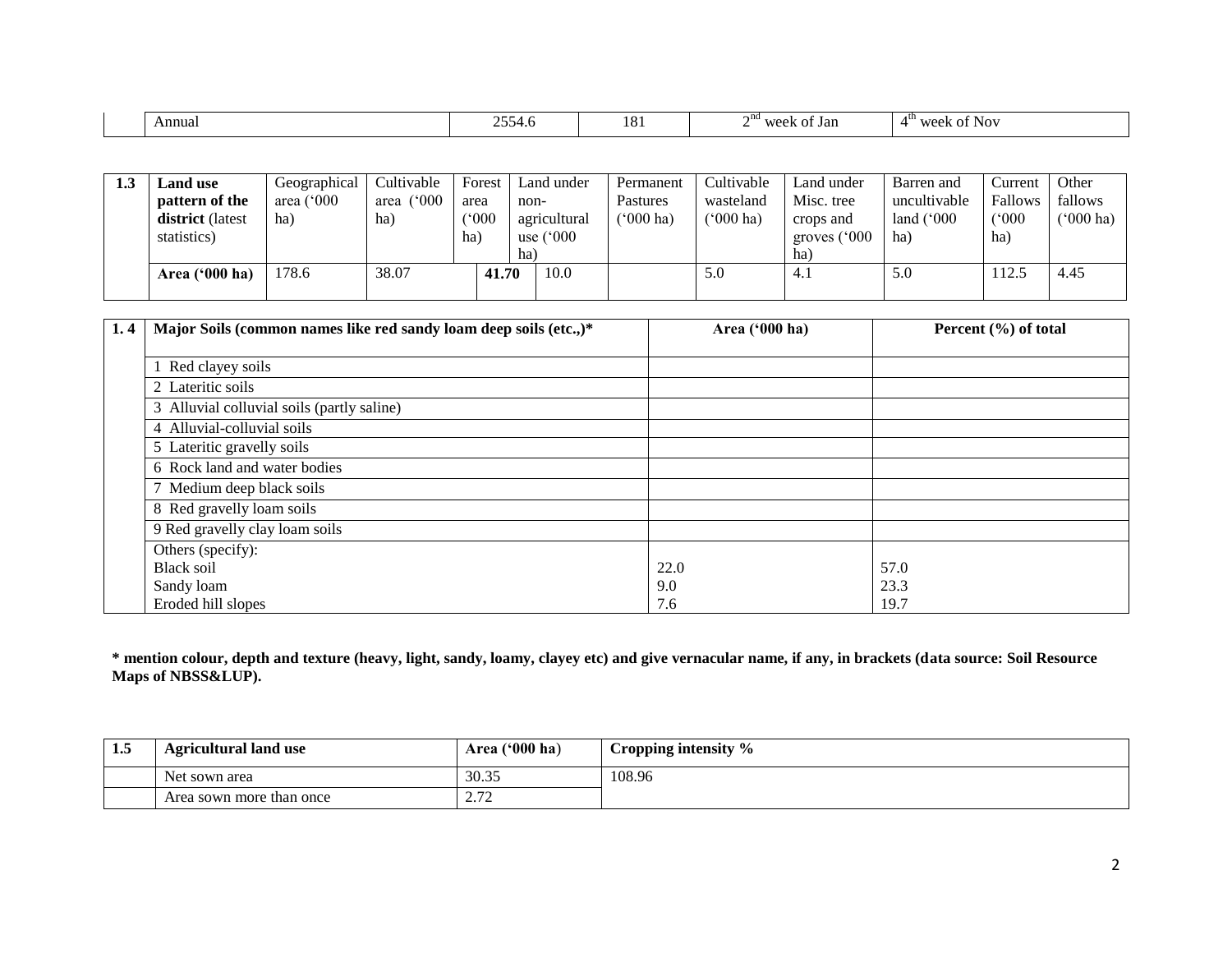| Gross cropped area                                                                                         | 33.07                            |                |                                                                                                   |  |  |  |  |
|------------------------------------------------------------------------------------------------------------|----------------------------------|----------------|---------------------------------------------------------------------------------------------------|--|--|--|--|
| <b>Irrigation</b>                                                                                          | Area ('000 ha)                   |                |                                                                                                   |  |  |  |  |
| Net irrigated area                                                                                         | 3.52                             |                |                                                                                                   |  |  |  |  |
| Gross irrigated area                                                                                       | 5.58                             |                |                                                                                                   |  |  |  |  |
| Rainfed area                                                                                               | 23.97                            |                |                                                                                                   |  |  |  |  |
| <b>Sources of Irrigation</b>                                                                               | Number                           | Area ('000 ha) | % of total irrigated area                                                                         |  |  |  |  |
| Stream flow                                                                                                |                                  | 2.00           | 5.8                                                                                               |  |  |  |  |
| Tanks                                                                                                      |                                  |                |                                                                                                   |  |  |  |  |
| Open wells                                                                                                 |                                  |                |                                                                                                   |  |  |  |  |
| Bore wells                                                                                                 |                                  |                |                                                                                                   |  |  |  |  |
| Lift irrigation schemes                                                                                    |                                  |                |                                                                                                   |  |  |  |  |
| Micro-irrigation                                                                                           |                                  |                |                                                                                                   |  |  |  |  |
| Other sources (please specify)                                                                             |                                  |                |                                                                                                   |  |  |  |  |
| <b>Total Irrigated Area</b>                                                                                |                                  |                |                                                                                                   |  |  |  |  |
| Pump sets                                                                                                  | 03                               | 0.33           | 14.16                                                                                             |  |  |  |  |
| No. of Tractors                                                                                            | 01                               |                |                                                                                                   |  |  |  |  |
| Groundwater availability and use* (Data<br>source: State/Central Ground water<br><b>Department /Board)</b> | No. of blocks/<br><b>Tehsils</b> | $(\% )$ area   | Quality of water (specify the<br>problem such as high levels of<br>arsenic, fluoride, saline etc) |  |  |  |  |
| Over exploited                                                                                             |                                  |                |                                                                                                   |  |  |  |  |
| Critical                                                                                                   |                                  |                |                                                                                                   |  |  |  |  |
| Semi-critical                                                                                              |                                  |                |                                                                                                   |  |  |  |  |
| Safe                                                                                                       |                                  |                |                                                                                                   |  |  |  |  |
| Wastewater availability and use                                                                            |                                  |                |                                                                                                   |  |  |  |  |
| Ground water quality                                                                                       |                                  |                |                                                                                                   |  |  |  |  |

Source: Statistical handbook of Nagaland 2008.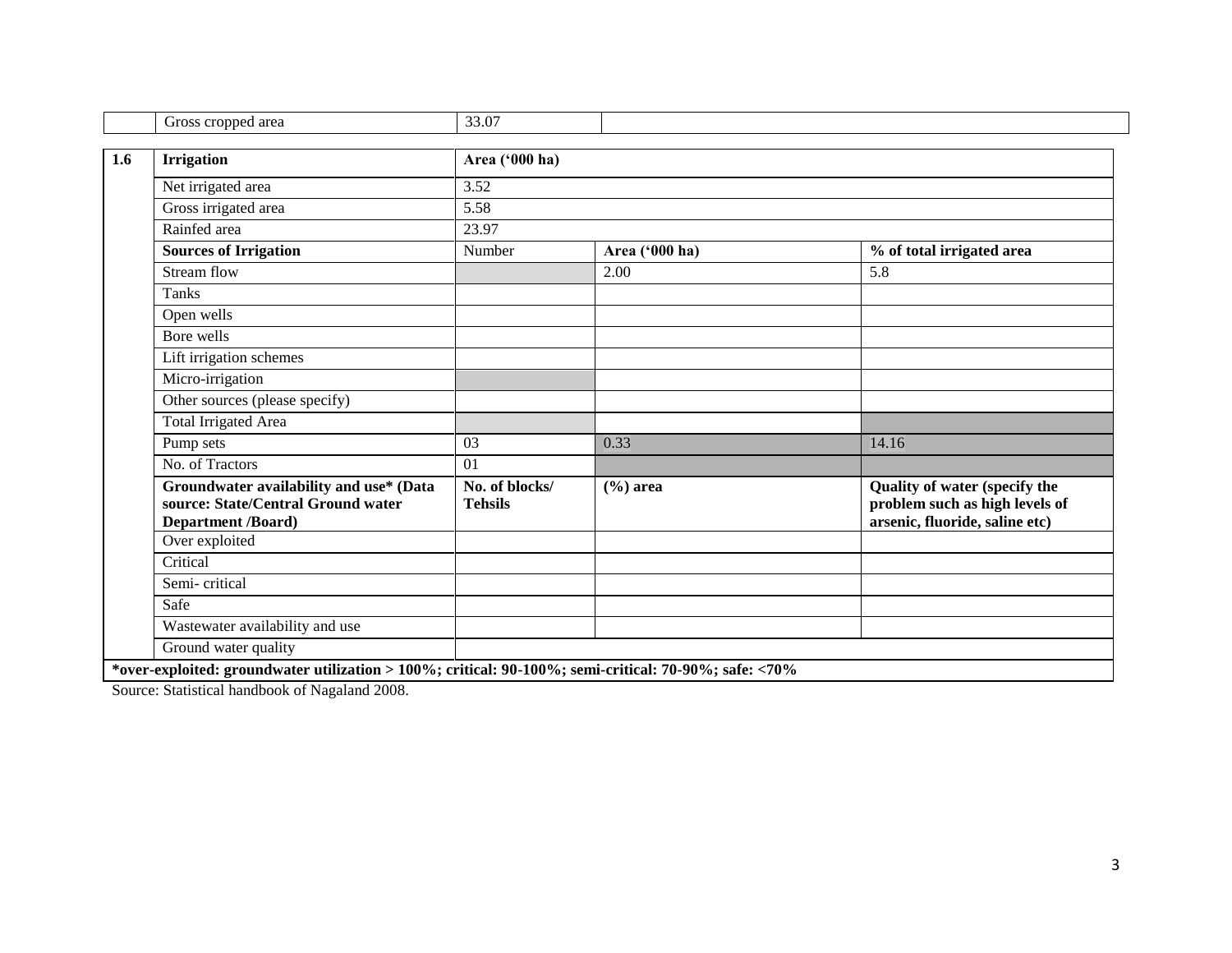| 1.7a      | .<br><b>Major field crops</b> | $\mathbf{\Xi}$<br>.<br>Area ('000 ha) |                |              |                  |                |              |               |           |
|-----------|-------------------------------|---------------------------------------|----------------|--------------|------------------|----------------|--------------|---------------|-----------|
|           | cultivated                    | <b>Kharif</b>                         |                |              | Rabi             |                |              | <b>Summer</b> | Grand     |
|           |                               | <b>Irrigated</b>                      | <b>Rainfed</b> | <b>Total</b> | <b>Irrigated</b> | <b>Rainfed</b> | <b>Total</b> |               | total     |
|           | Jhum paddy                    |                                       | 13.10          |              |                  |                |              |               | 13.10     |
|           | <b>TRC/WRC Paddy</b>          |                                       | 2.77           |              |                  |                |              |               | 2.77      |
|           | Maize                         |                                       | 8.23           |              |                  |                |              |               | 8.23      |
|           | Small millet                  |                                       | 1.82           |              |                  |                |              |               | 1.82      |
|           | Rapeseed/Mustard              |                                       |                |              |                  | 3.19           |              |               | 3.19      |
| 6.        | Soybean                       |                                       | 3.10           |              |                  |                |              |               |           |
| Others    | <b>NA</b>                     | <b>NA</b>                             | <b>NA</b>      | <b>NA</b>    | <b>NA</b>        | <b>NA</b>      | <b>NA</b>    | NA            | <b>NA</b> |
| (specify) |                               |                                       |                |              |                  |                |              |               |           |

**1.7 Area under major field crops & horticulture (as per latest figures) (Specify year 2007-08)** 

| 1.7 <sub>b</sub>    | Horticulture crops - |              |                  |                   |
|---------------------|----------------------|--------------|------------------|-------------------|
|                     | <b>Fruits</b>        | <b>Total</b> | <b>Irrigated</b> | Rainfed ('000 ha) |
|                     | Orange               | 0.20         |                  | 0.20              |
|                     | Banana               | 0.20         |                  | 0.20              |
| Others<br>(specify) | NA                   | NA           | NA               | <b>NA</b>         |

| 1.7c      | Horticulture crops - | Total area ('000 ha) | Irrigated area ('000 ha) | Rainfed area ('000 ha) |
|-----------|----------------------|----------------------|--------------------------|------------------------|
|           | <b>Vegetables</b>    |                      |                          |                        |
|           | Chilly               | 0.30                 |                          | 0.30                   |
|           | Ginger               | 0.30                 |                          | 0.30                   |
|           | <b>Colocassia</b>    | 0.15                 |                          | 0.15                   |
|           | Leafy vegetable      | 0.10                 |                          | 0.10                   |
|           | Tapioca              | 0.10                 |                          | 0.10                   |
| Others    | NA                   | <b>NA</b>            | <b>NA</b>                | <b>NA</b>              |
| (specify) |                      |                      |                          |                        |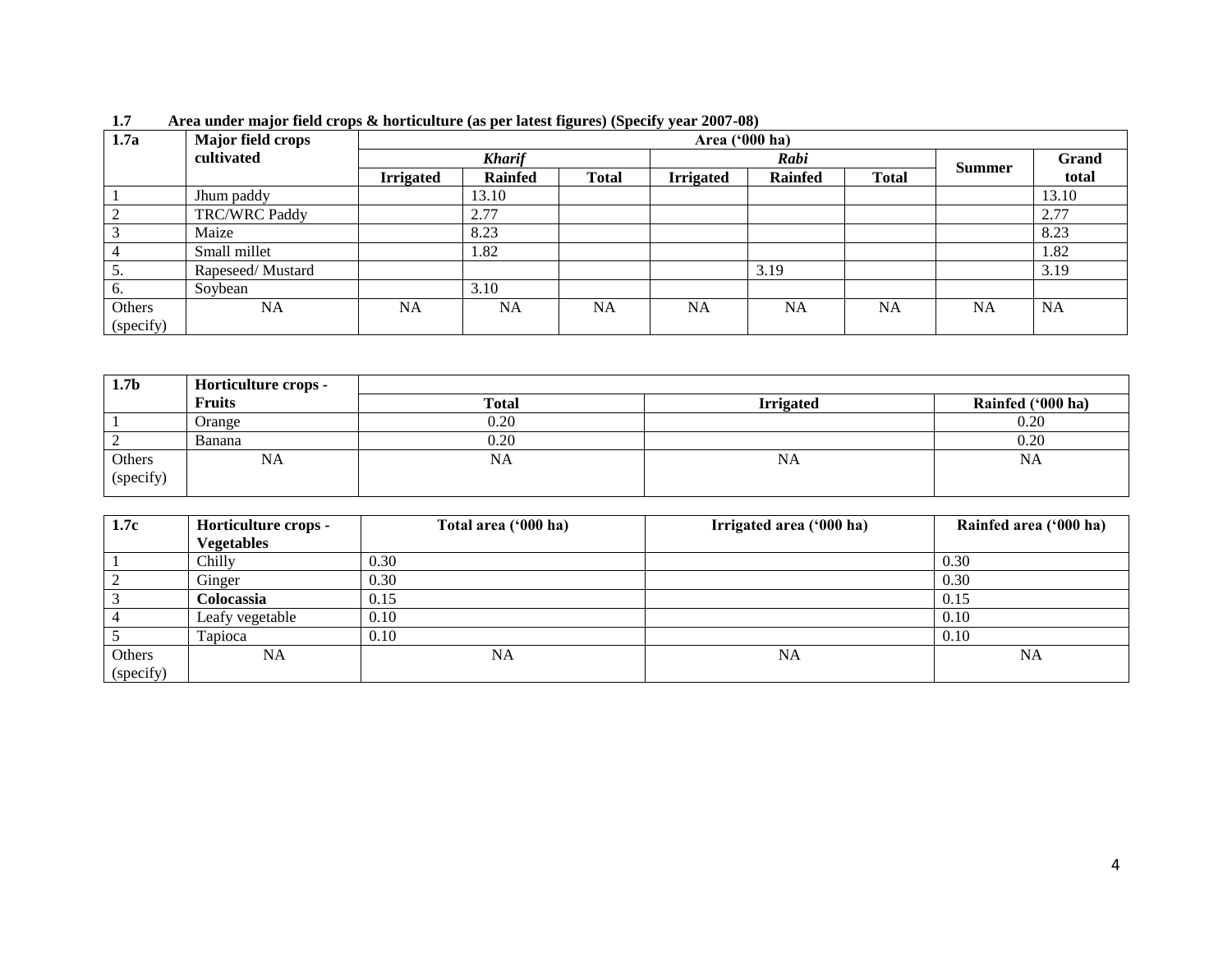| 1.7 <sub>d</sub> | <b>Medicinal and</b>     | Total area ('000 ha) | Irrigated area ('000 ha) | Rainfed area ('000 ha) |
|------------------|--------------------------|----------------------|--------------------------|------------------------|
|                  | <b>Aromatic crops</b>    |                      |                          |                        |
|                  | Medicinal and Aromatic   | 0.05                 |                          | 0.05                   |
|                  | crops                    |                      |                          |                        |
| Others           | NA                       | <b>NA</b>            | <b>NA</b>                | <b>NA</b>              |
| (specify)        |                          |                      |                          |                        |
|                  |                          |                      |                          |                        |
| 1.7e             | <b>Plantation crops</b>  | Total area ('000 ha) | Irrigated area ('000 ha) | Rainfed area ('000 ha) |
|                  | Cardamon                 | 0.20                 |                          | 0.20                   |
|                  | <b>ARECANUT</b>          | 0.05                 |                          | 0.05                   |
| Others           | Eg., industrial pulpwood | <b>NA</b>            | <b>NA</b>                | <b>NA</b>              |
| (Specify)        | crops etc.               |                      |                          |                        |
| 1.7f             | <b>Fodder crops</b>      | Total area ('000 ha) | Irrigated area ('000 ha) | Rainfed area ('000 ha) |
|                  | <b>NA</b>                | <b>NA</b>            | <b>NA</b>                | <b>NA</b>              |
| 1.7 <sub>g</sub> | Grazing land             | <b>NA</b>            | <b>NA</b>                | <b>NA</b>              |
| 1.7 <sub>h</sub> | Sericulture etc          | <b>NA</b>            | <b>NA</b>                | <b>NA</b>              |
| 1.7i             | Others (specify)         | <b>NA</b>            | <b>NA</b>                | <b>NA</b>              |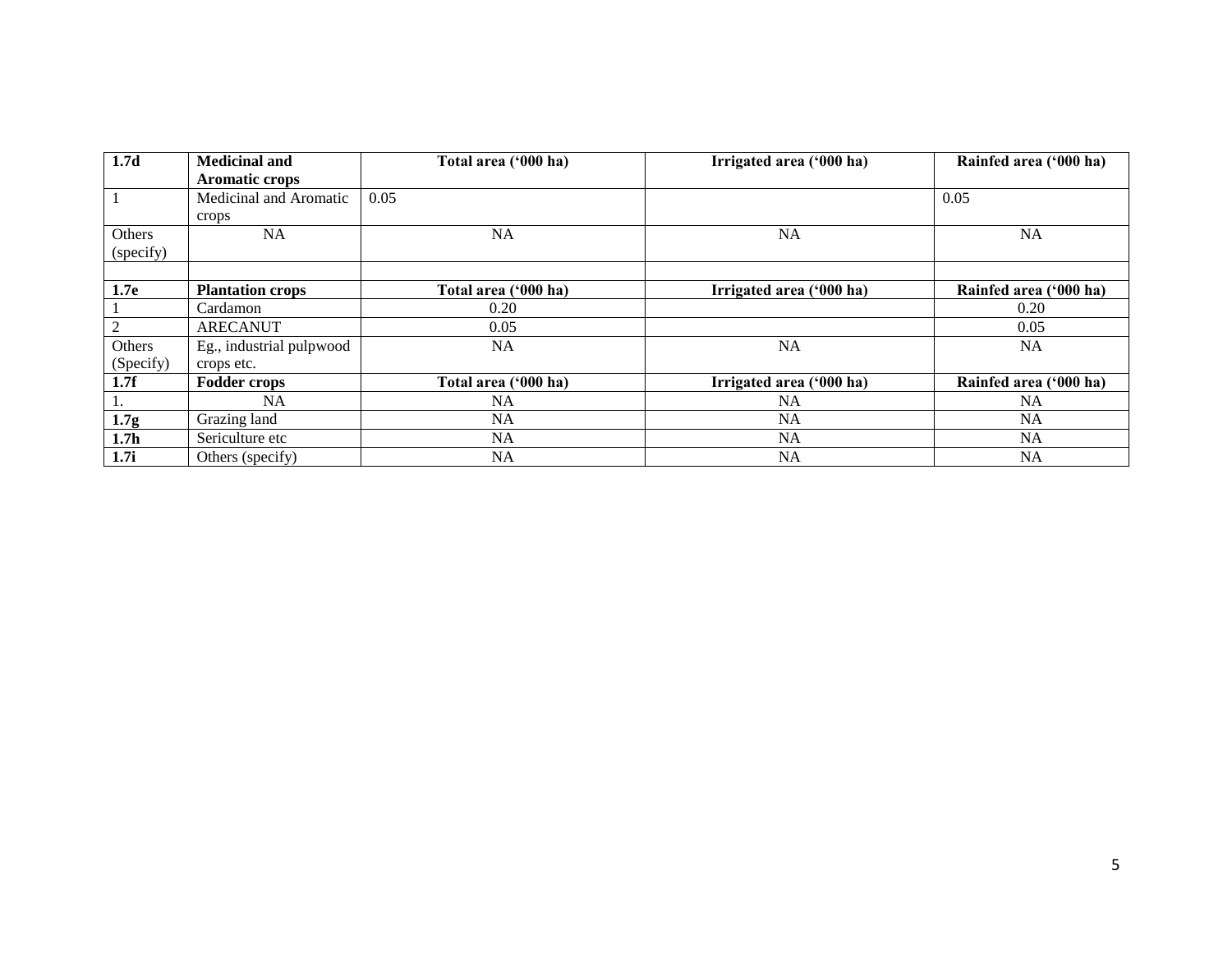| 1.8  | Livestock (in number)                                                                                                                                                                                                                                                                                                                                              |  |                        | <b>Male ('000)</b>     |            | Female ('000)            |       |                           | <b>Total ('000)</b>       |
|------|--------------------------------------------------------------------------------------------------------------------------------------------------------------------------------------------------------------------------------------------------------------------------------------------------------------------------------------------------------------------|--|------------------------|------------------------|------------|--------------------------|-------|---------------------------|---------------------------|
|      |                                                                                                                                                                                                                                                                                                                                                                    |  |                        | 5.96                   |            | 9.36                     |       |                           | 15.32                     |
|      | Crossbred cattle                                                                                                                                                                                                                                                                                                                                                   |  |                        | 5.10                   |            | 6.98                     |       |                           | 12.08                     |
|      |                                                                                                                                                                                                                                                                                                                                                                    |  |                        | 1.14                   |            | 1.55                     |       |                           | 2.69                      |
|      | <b>Graded Buffaloes</b>                                                                                                                                                                                                                                                                                                                                            |  |                        | $\equiv$               |            |                          |       |                           | $\blacksquare$            |
|      | Goat                                                                                                                                                                                                                                                                                                                                                               |  |                        | 3.15                   |            | 4.05                     |       |                           | 7.20                      |
|      | Sheep                                                                                                                                                                                                                                                                                                                                                              |  |                        | 0.086                  |            | 0.098                    |       | 0.184                     |                           |
|      | Others (Camel, Pig, Yak etc.)                                                                                                                                                                                                                                                                                                                                      |  |                        |                        |            |                          |       |                           |                           |
|      | Non descriptive Cattle (local low yielding)<br>Non descriptive Buffaloes (local low yielding)<br>$(i)$ Pig<br>(ii) Mithun<br>Commercial dairy farms (Number)<br><b>Poultry</b><br>Commercial<br>Backyard<br>A. Capture<br>i) Marine (Data Source:<br><b>Fisheries Department)</b><br>ii) Inland (Data Source:<br><b>Fisheries Department)</b><br><b>B.</b> Culture |  |                        | .88                    |            | 19.22                    |       |                           | 40.10                     |
|      |                                                                                                                                                                                                                                                                                                                                                                    |  |                        | 1.320                  |            | 1.36                     |       |                           | 2.66                      |
|      |                                                                                                                                                                                                                                                                                                                                                                    |  |                        |                        |            |                          |       |                           |                           |
| 1.9  |                                                                                                                                                                                                                                                                                                                                                                    |  |                        | No. of farms           |            |                          |       | Total No. of birds ('000) |                           |
|      |                                                                                                                                                                                                                                                                                                                                                                    |  |                        | $\mathbf{1}$           |            |                          | 0.804 |                           |                           |
|      |                                                                                                                                                                                                                                                                                                                                                                    |  |                        | $\overline{a}$         |            |                          |       | 133.99                    |                           |
| 1.10 | Fisheries (Data source: Chief Planning Officer of district)                                                                                                                                                                                                                                                                                                        |  |                        |                        |            |                          |       |                           |                           |
|      |                                                                                                                                                                                                                                                                                                                                                                    |  |                        |                        |            |                          |       |                           |                           |
|      | No. of fishermen                                                                                                                                                                                                                                                                                                                                                   |  |                        | <b>Boats</b>           |            | <b>Nets</b>              |       |                           | <b>Storage facilities</b> |
|      |                                                                                                                                                                                                                                                                                                                                                                    |  |                        | Mechanized             | Non-       | Mechanized               |       | Non-mechanized            | (Ice plants etc.)         |
|      |                                                                                                                                                                                                                                                                                                                                                                    |  |                        |                        | mechanized | (Trawl nets,             |       | (Shore Seines,            |                           |
|      |                                                                                                                                                                                                                                                                                                                                                                    |  |                        |                        |            | Gill nets)               |       | Stake & trap nets)        |                           |
|      |                                                                                                                                                                                                                                                                                                                                                                    |  |                        |                        |            |                          |       |                           |                           |
|      |                                                                                                                                                                                                                                                                                                                                                                    |  |                        |                        |            |                          |       |                           |                           |
|      |                                                                                                                                                                                                                                                                                                                                                                    |  | No. Farmer owned ponds |                        |            | <b>No. of Reservoirs</b> |       | No. of village tanks      |                           |
|      |                                                                                                                                                                                                                                                                                                                                                                    |  |                        |                        |            |                          |       |                           |                           |
|      |                                                                                                                                                                                                                                                                                                                                                                    |  |                        |                        |            |                          |       |                           |                           |
|      |                                                                                                                                                                                                                                                                                                                                                                    |  |                        |                        |            |                          |       |                           |                           |
|      |                                                                                                                                                                                                                                                                                                                                                                    |  |                        | Water Spread Area (ha) |            | Yield (t/ha)             |       |                           | Production ('000 tons)    |
|      | i) Brackish water (Data Source:<br><b>MPEDA/Fisheries Department)</b>                                                                                                                                                                                                                                                                                              |  |                        |                        |            |                          |       |                           |                           |
|      | ii) Fresh water (Data Source: Fisheries<br>Department)                                                                                                                                                                                                                                                                                                             |  |                        | 43.00                  |            | 1.51                     |       |                           | 0.065                     |
|      | <b>Others</b>                                                                                                                                                                                                                                                                                                                                                      |  |                        | NA                     |            | <b>NA</b>                |       |                           | NA                        |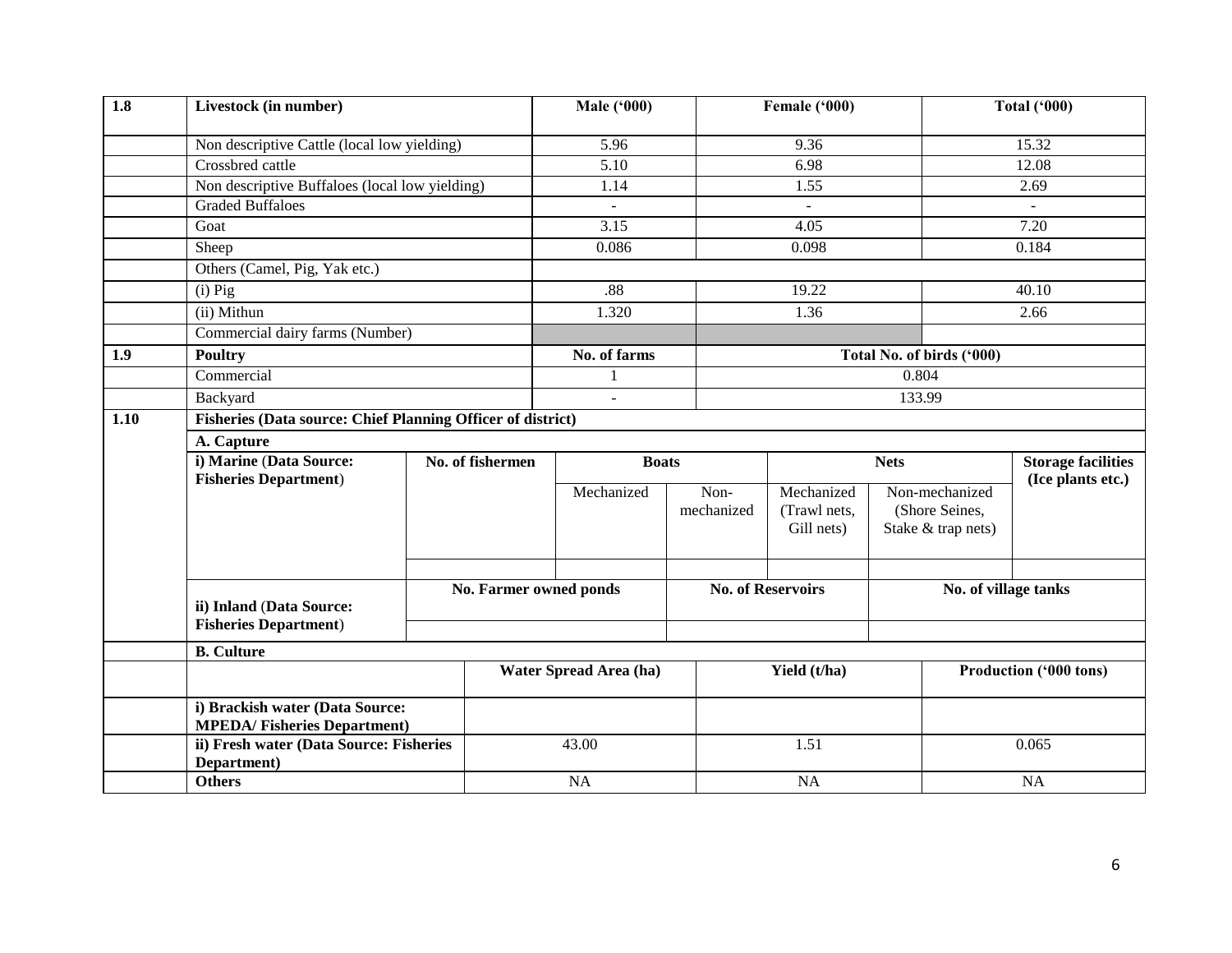## **1.11 Production and Productivity of major crops** (Average of 06-07)

| 1.11   | Name of crop                                                              |                       | <b>Kharif</b>                                                     |                       | Rabi                    |                       | <b>Summer</b>           |                       | <b>Total</b>            | Crop                                   |
|--------|---------------------------------------------------------------------------|-----------------------|-------------------------------------------------------------------|-----------------------|-------------------------|-----------------------|-------------------------|-----------------------|-------------------------|----------------------------------------|
|        |                                                                           | Production<br>(000 t) | Productivity<br>(kg/ha)                                           | Production<br>(000 t) | Productivity<br>(kg/ha) | Production<br>(000 t) | Productivity<br>(kg/ha) | Production<br>(000 t) | Productivity<br>(kg/ha) | residue<br>as fodder<br>(000)<br>tons) |
|        |                                                                           |                       | Major Field crops (Crops to be identified based on total acreage) |                       |                         |                       |                         |                       |                         |                                        |
| Crop 1 | <b>JHUM</b><br><b>PADDY</b>                                               | 15.6                  | 1210                                                              |                       |                         |                       |                         | 15.6                  | 1210                    |                                        |
| Crop 2 | TRC/WRC<br><b>PADDY</b>                                                   | 4.24                  | 1570                                                              |                       |                         |                       |                         | 4.24                  | 1570                    |                                        |
| Crop 3 | <b>MAIZE</b>                                                              | 13.74                 | 1670                                                              |                       |                         |                       |                         | 13.74                 | 1670                    |                                        |
| Crop 4 | <b>SMALL</b><br><b>MILLET</b>                                             | 1.28                  | 700                                                               |                       |                         |                       |                         | 1.28                  | 700                     |                                        |
| CROP5  | <b>RAPE SEED/</b><br><b>MUSTARD</b>                                       |                       |                                                                   | 2.3                   | 690                     |                       |                         | 2.3                   | 690                     |                                        |
| Crop 6 | <b>SOYBEAN</b>                                                            | 1.98                  | 640                                                               |                       |                         |                       |                         | 1.98                  | 640                     |                                        |
| Others |                                                                           |                       |                                                                   |                       |                         |                       |                         |                       |                         |                                        |
|        | Major Horticultural crops (Crops to be identified based on total acreage) |                       |                                                                   |                       |                         |                       |                         |                       |                         |                                        |
| Crop 1 | <b>ORANGE</b>                                                             |                       |                                                                   |                       |                         |                       |                         | 0.09                  | 500                     |                                        |
| Crop 2 | <b>BANANA</b>                                                             |                       |                                                                   |                       |                         |                       |                         | 0.45                  | 4290                    |                                        |

| 1.12 | Sowing window for 5 major<br>field crops<br>(start and end of normal<br>sowing period) | $\mathbf{Crop}\,1$ :<br><b>JHUM PADDY</b> | Crop 2:<br><b>COLOCASIA</b> | Crop 3:<br><b>MAIZE</b> | $\bf{Crop 4:}$<br><b>SOYBEAN</b> | $\bf{Crop}$ 5:<br><b>NAGA KING</b><br><b>CHILLI</b> |
|------|----------------------------------------------------------------------------------------|-------------------------------------------|-----------------------------|-------------------------|----------------------------------|-----------------------------------------------------|
|      | Kharif-Rainfed                                                                         | Feb-March                                 | Feb-March                   | Feb-March               | July-August                      | Feb-March                                           |
|      | Kharif-Irrigated                                                                       |                                           |                             |                         |                                  |                                                     |
|      | Rabi-Rainfed                                                                           |                                           |                             |                         |                                  |                                                     |
|      | Rabi-Irrigated                                                                         |                                           |                             |                         |                                  |                                                     |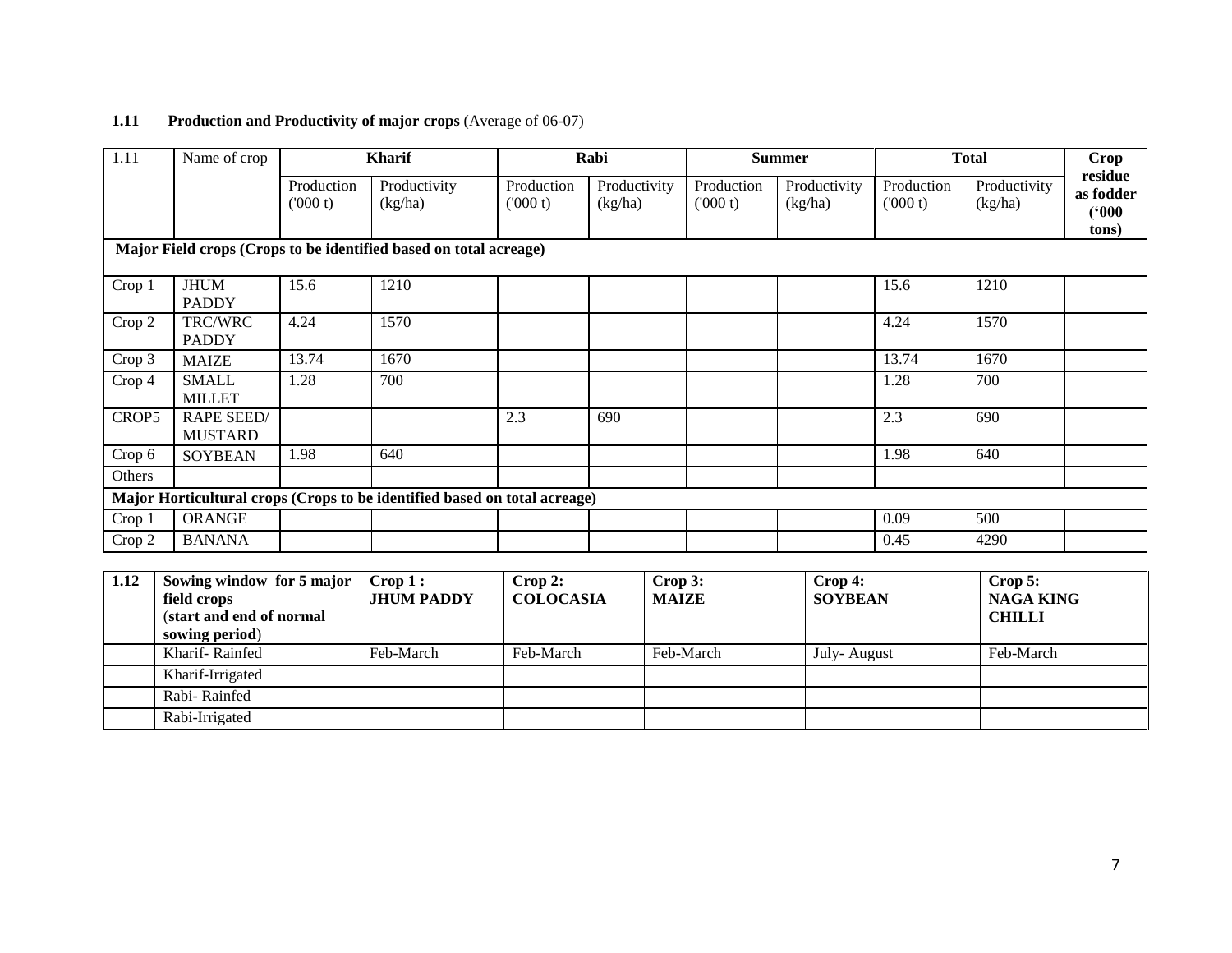| 1.13 | What is the major contingency the district is prone to? (Tick mark) | <b>Regular</b> | Occasional | <b>None</b> |
|------|---------------------------------------------------------------------|----------------|------------|-------------|
|      | Drought                                                             |                | v          |             |
|      | Flood                                                               |                |            |             |
|      | Cyclone                                                             |                |            |             |
|      | Hail storm                                                          |                |            |             |
|      | Heat wave                                                           |                |            |             |
|      | Cold wave                                                           |                |            |             |
|      | Frost                                                               |                |            |             |
|      | Sea water intrusion                                                 |                |            |             |
|      | Pests and disease outbreak (specify)                                |                |            |             |
|      | Others (specify)                                                    |                |            |             |

| l.14 | <b>Include Digital maps of</b><br>the district for | Location map of district within State as Annexure I | Enclosed: Yes / No |
|------|----------------------------------------------------|-----------------------------------------------------|--------------------|
|      |                                                    | Mean annual rainfall as Annexure 2                  | Enclosed: Yes / No |
|      |                                                    | Soil map as Annexure 3                              | Enclosed: Yes / No |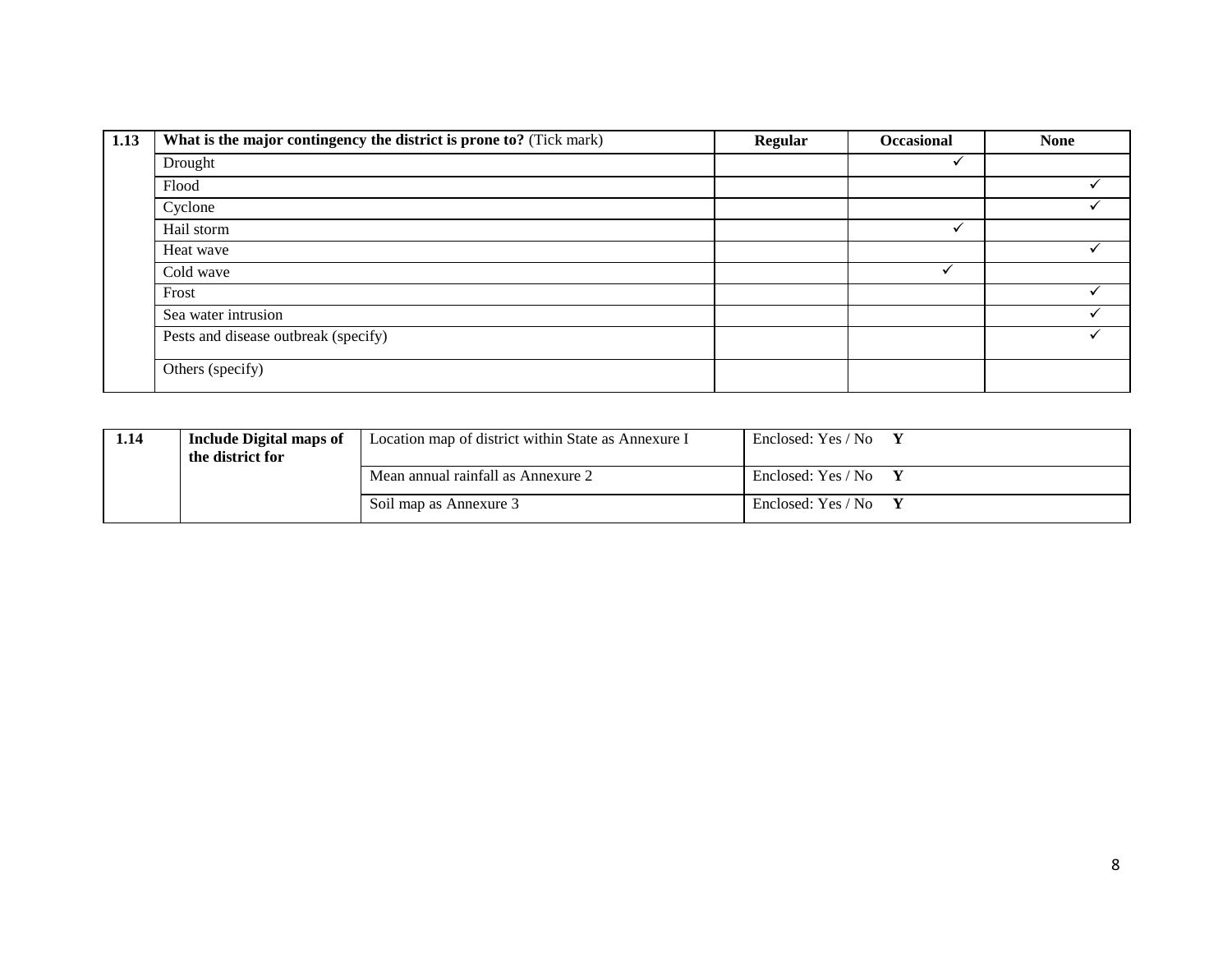

#### **Annexure – 1: DISTRICT MAP OF MON DISTRICT**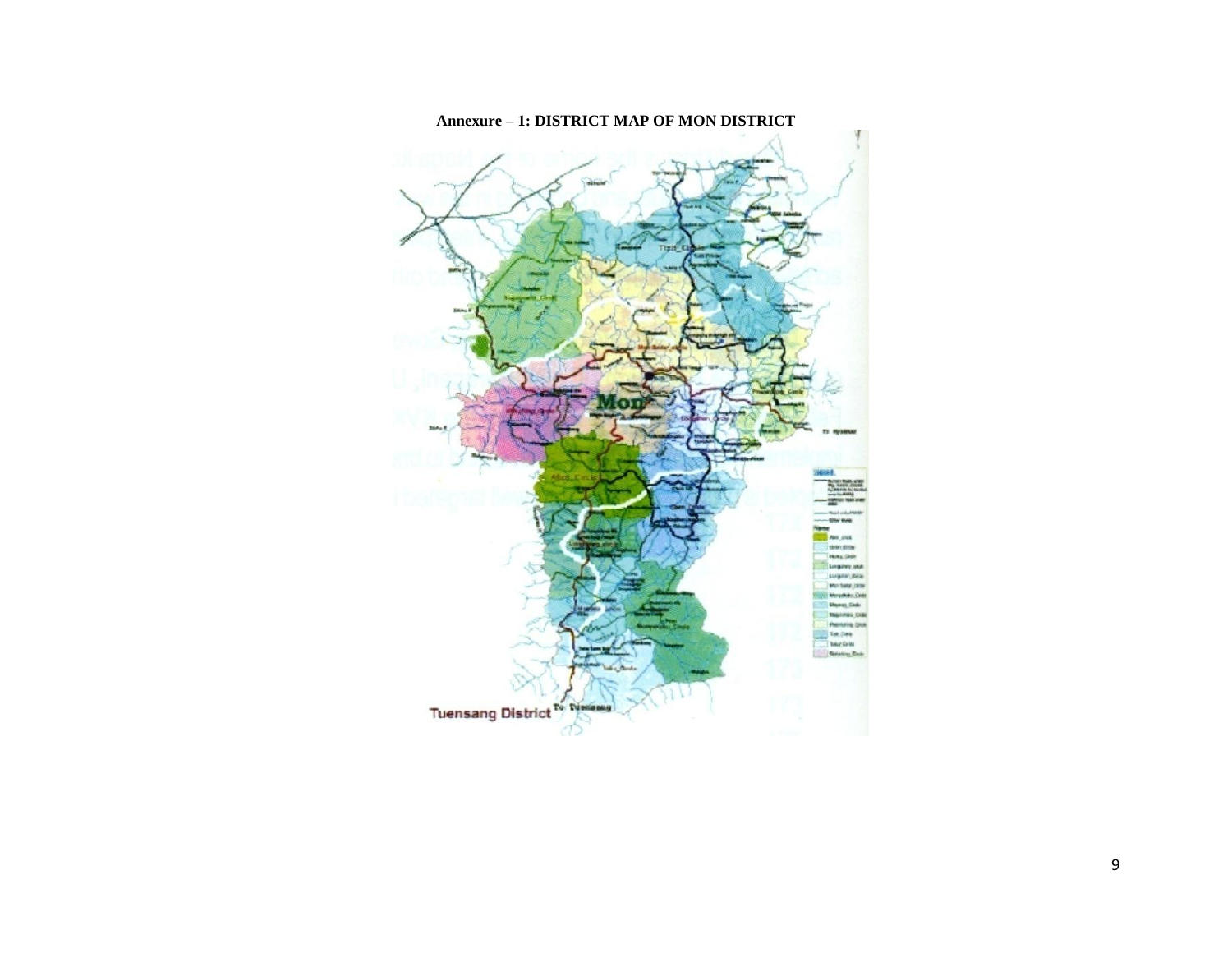#### **Annexure-2: ANNUAL RAINFALL OF MON DISTRICT**



**Annual average Rainfall for 5 years(2008-2012) map of the district (Source-DSCO Office, MON)**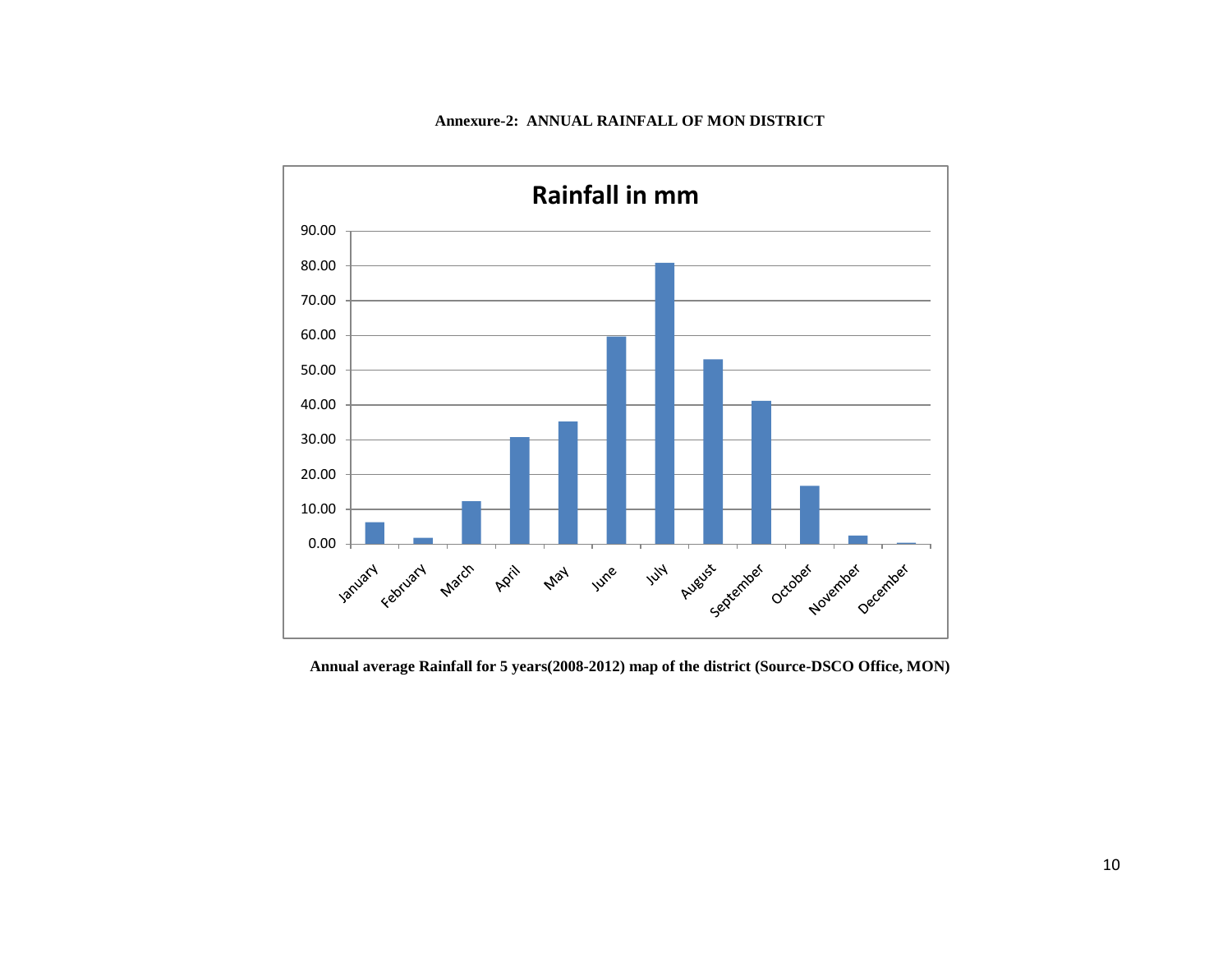#### **Annexure – 3: SOIL MAP OF MON**



**Source: NBSSLUP, Regional Centre, JORHAT**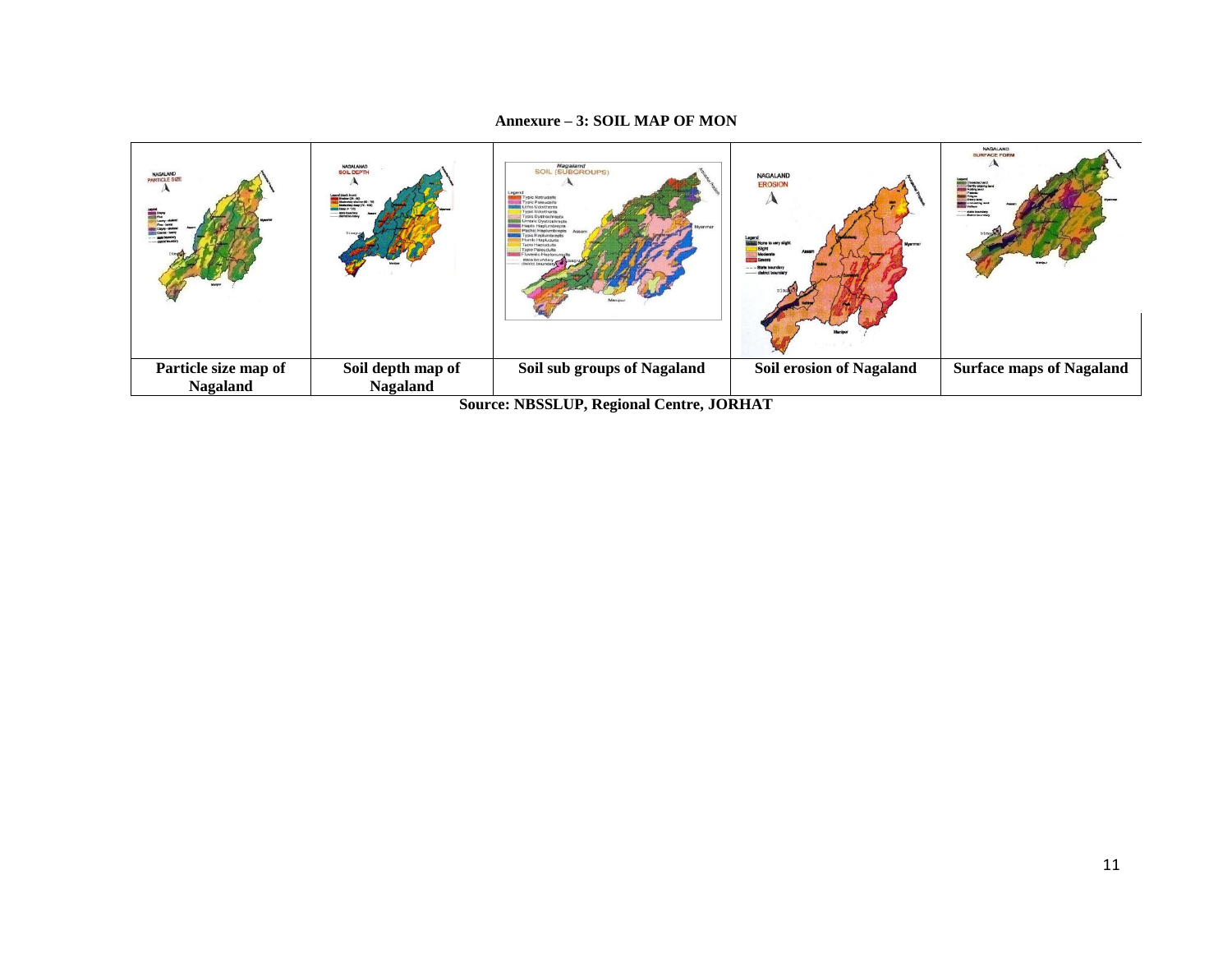### **2.0 Strategies for weather related contingencies**

**2.1 Drought – Pre- monsoon (Last week of March to First week of April) Normal**

| <b>Condition</b>                                         |                                                                                                                                                                   |                                                      | <b>Suggested Contingency measures</b>                              |                                                                                                                                         |                                                  |  |
|----------------------------------------------------------|-------------------------------------------------------------------------------------------------------------------------------------------------------------------|------------------------------------------------------|--------------------------------------------------------------------|-----------------------------------------------------------------------------------------------------------------------------------------|--------------------------------------------------|--|
| <b>Early season</b><br>drought<br>(delayed onset)        | <b>Major Farming</b><br>situation <sup>a</sup>                                                                                                                    | <b>Normal Crop / Cropping</b><br>system <sup>b</sup> | Change in crop / cropping<br>system <sup>c</sup> including variety | Agronomic measures <sup>d</sup>                                                                                                         | <b>Remarks</b> on<br>Implementation <sup>e</sup> |  |
| Delay by 2<br>weeks<br>$(2nd$ to $3rd$ week<br>of April) | Moderately sloppy,<br>side slopes of hills-<br>Deep fine to fine<br>loamy soils covering<br>Mon, wakching,                                                        | maize                                                | No change                                                          | Short duration varieties (RCM-<br>76)<br>Sowing in ridge and furrow for<br>plain areas and Valley,/<br>Mulching                         | Line dept.<br>schemes/RKVY,<br>ATMA,             |  |
|                                                          | Tizit, Phomching,<br>Chen and Tobu                                                                                                                                | Colocasia                                            | No change                                                          | Sowing in ridges and furrows for<br>plain areas and Valley /<br>Mulching                                                                |                                                  |  |
|                                                          |                                                                                                                                                                   | Naga king Chilli                                     | No change                                                          | i) raising seedlings in polybag<br>under low cost shade(dry banana<br>leaf/thatch) and transplanting<br>after the first monsoon shower  | <b>NHM</b>                                       |  |
|                                                          | $(1201 \text{ ms1}$ and<br>above) Steeply<br>slopping, side slopes<br>of hills-moderately<br>deep loamy fine<br>soils covering<br>Tobu, Chen &<br>Phomching block | Maize                                                | No change                                                          | Earthing Up, Mulching, spraying<br>of 0.2% Urea,                                                                                        |                                                  |  |
|                                                          | $3)$ AES-I(0-600m<br>msl) Gently sloping                                                                                                                          | Maize                                                | No change                                                          |                                                                                                                                         |                                                  |  |
|                                                          | , side slopes of hills-<br>deep fine soils<br>covering Tizit, Mon<br>& Wakching blocks                                                                            | Naga king Chilli                                     | No change                                                          | i)raising seedlings in polybags<br>under low cost shade (dry banana<br>leaf/thatch) and transplanting<br>after the first monsoon shower | <b>NHM</b>                                       |  |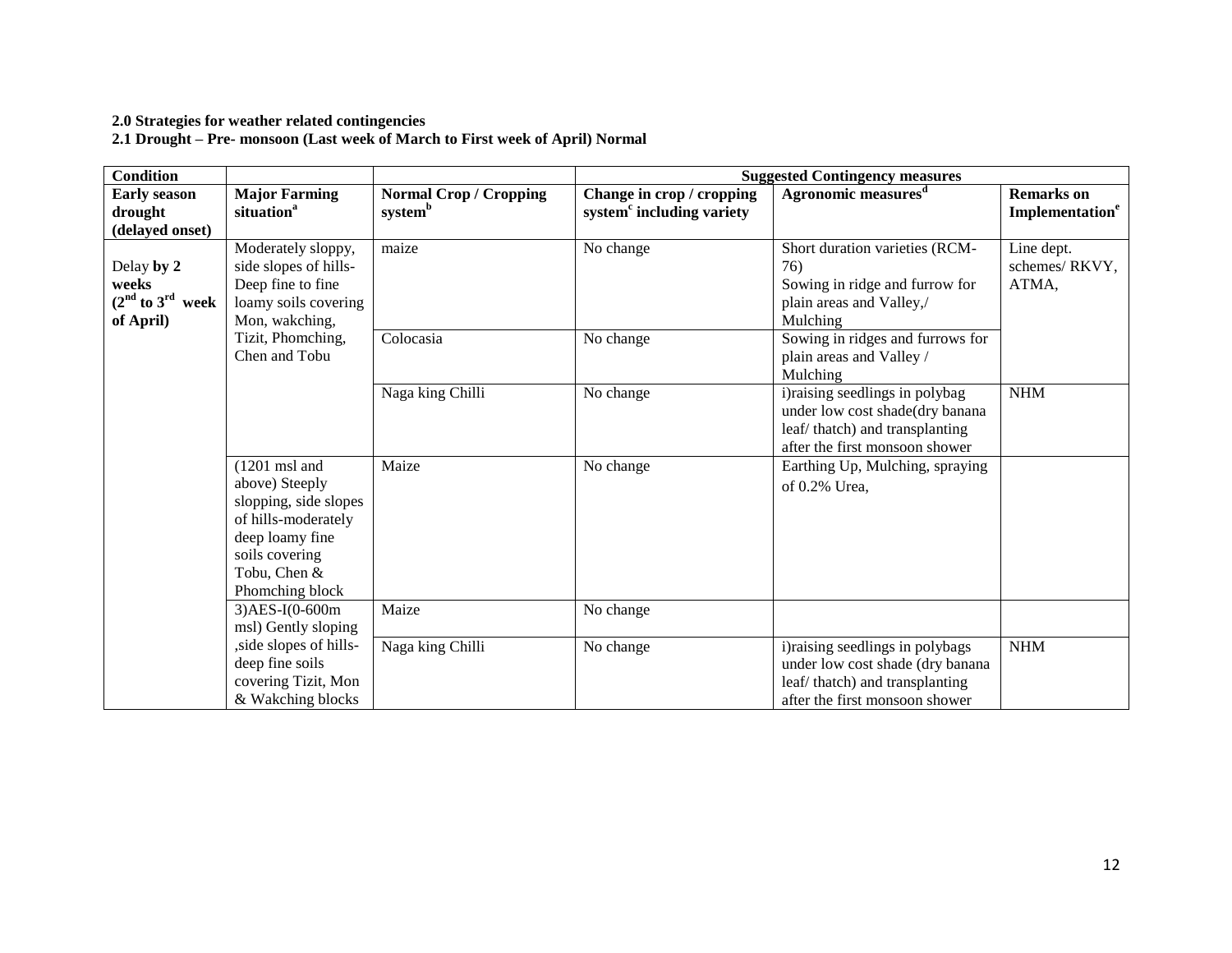| <b>Condition</b>    |                         |                                            | <b>Suggested Contingency measures</b> |                         |                             |
|---------------------|-------------------------|--------------------------------------------|---------------------------------------|-------------------------|-----------------------------|
| <b>Early season</b> | <b>Major Farming</b>    | Normal Crop / Cropping system <sup>b</sup> | Change in crop /                      | Agronomic               | <b>Remarks</b> on           |
| drought             | situation <sup>a</sup>  |                                            | cropping system <sup>c</sup>          | measures <sup>d</sup>   | Implementation <sup>e</sup> |
| (delayed onset)     |                         |                                            | including variety                     |                         |                             |
|                     | $(601-1200 \text{ m})$  | Soybean                                    | No change                             | Delay sowing of Short   | Line dept. schemes/         |
| Delay by 2          | msl) Moderately         |                                            |                                       | duration varieties, In- | RKVY, ATMA                  |
| weeks               | sloppy, side slopes     |                                            |                                       | situ moisture           |                             |
| June $3rd$ week     | of hills-Deep fine to   |                                            |                                       | conservation            |                             |
|                     | fine loamy soils        |                                            |                                       |                         |                             |
|                     | covering                |                                            |                                       |                         |                             |
|                     | Mon, wakching,          |                                            |                                       |                         |                             |
|                     | Tizit, Phomching,       |                                            |                                       |                         |                             |
|                     | Chen and Tobu           |                                            |                                       |                         |                             |
|                     | $(1201 \text{ ms1}$ and | soybean                                    | No change                             | Delay sowing of Short   |                             |
|                     | above) Steeply          |                                            |                                       | duration varieties, In- |                             |
|                     | slopping, side slopes   |                                            |                                       | situ moisture           |                             |
|                     | of hills-moderately     |                                            |                                       | conservation            |                             |
|                     | deep loamy fine         |                                            |                                       |                         |                             |
|                     | soils covering          |                                            |                                       |                         |                             |
|                     | Tobu, Chen &            |                                            |                                       |                         |                             |
|                     | Phomching block         |                                            |                                       |                         |                             |
|                     | $(0-600m$ msl)          | soybean                                    | No change                             | Delay sowing of Short   | Line dept. schemes/         |
|                     | Gently slopping         |                                            |                                       | duration varieties (JS- | RKVY, ATMA                  |
|                     | , side slopes of hills- |                                            |                                       | 335), In-situ moisture  |                             |
|                     | deep fine soils         |                                            |                                       | conservation            |                             |
|                     | covering Tizit, Mon     |                                            |                                       |                         |                             |
|                     | & Wakching blocks       |                                            |                                       |                         |                             |

**2.1.2 Rainfed situation** – South west monsoon - normal  $(1<sup>st</sup>$  week of June)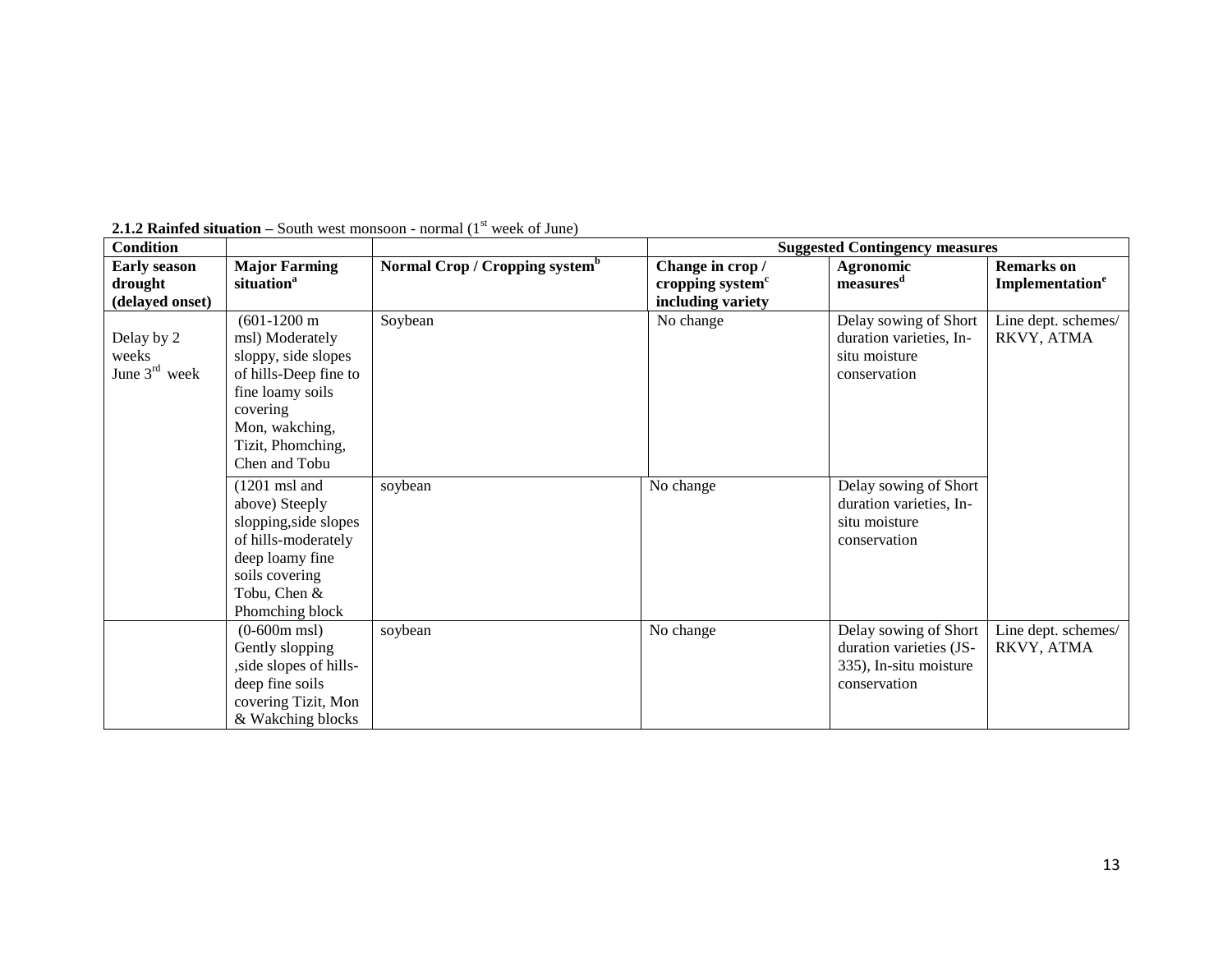| <b>Condition</b>                    |                                                                                                                                                                                |                                         | <b>Suggested Contingency measures</b> |                                                                            |                                     |
|-------------------------------------|--------------------------------------------------------------------------------------------------------------------------------------------------------------------------------|-----------------------------------------|---------------------------------------|----------------------------------------------------------------------------|-------------------------------------|
| <b>Early season</b><br>drought      | <b>Major Farming situation</b>                                                                                                                                                 | <b>Normal Crop / Cropping</b><br>system | Change in crop /<br>cropping system   | Agronomic<br>measures                                                      | <b>Remarks</b> on<br>Implementation |
| (delayed onset)                     |                                                                                                                                                                                |                                         | including variety                     |                                                                            |                                     |
| Delay by 4 weeks<br>July $1st$ week | $(601-1200 \text{ m})$<br>msl) Moderately sloppy,<br>side slopes of hills-Deep<br>fine to fine loamy soils<br>covering<br>Mon, wakching, Tizit,<br>Phomching, Chen and Tobu    | Soybean                                 | No change                             | Short duration<br>varieties (JS-335), In-<br>situ moisture<br>conservation | Line dept. schemes/<br>RKVY, ATMA   |
|                                     | $2)$ AES-III<br>$(1201 \text{ ms1}$ and above)<br>Steeply slopping, side<br>slopes of hills-moderately<br>deep loamy fine soils<br>covering<br>Tobu, Chen & Phomching<br>block | NA                                      | <b>NA</b>                             | NA                                                                         | NA                                  |
|                                     | $3)$ AES-I(0-600m msl)<br>Gently slopping , side slopes<br>of hills-deep fine soils<br>covering Tizit, Mon &<br>Wakching blocks                                                |                                         |                                       |                                                                            |                                     |

**6-8 weeks delay of South west monsoon is not applicable in the district.**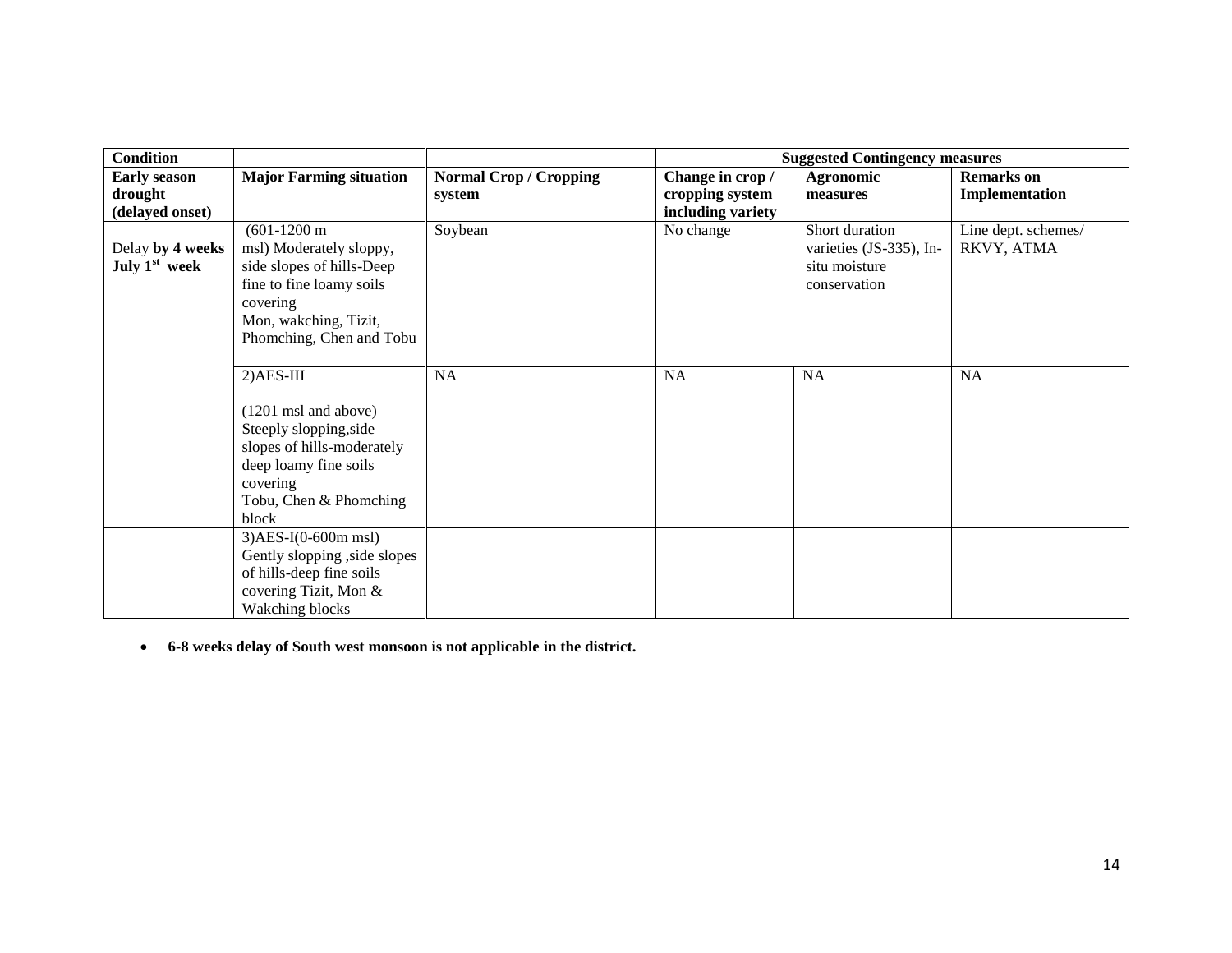#### **Pre monsoon- Normal**

| <b>Condition</b>                                                                                                    |                                                                                                                           |                                                    |                                                                                                                                          | <b>Suggested Contingency measures</b>                                                                                         |                                                     |
|---------------------------------------------------------------------------------------------------------------------|---------------------------------------------------------------------------------------------------------------------------|----------------------------------------------------|------------------------------------------------------------------------------------------------------------------------------------------|-------------------------------------------------------------------------------------------------------------------------------|-----------------------------------------------------|
| <b>Early season</b><br>drought<br>(Normal onset)                                                                    | <b>Major Farming sit</b><br>uation <sup>a</sup>                                                                           | <b>Normal Crop/cropping</b><br>system <sup>b</sup> | Crop management <sup>c</sup>                                                                                                             | Soil nutrient &<br>moisture conservation<br>measures <sup>d</sup>                                                             | <b>Remarks</b> on<br>Implementation<br>$\mathbf{e}$ |
| <b>Normal onset</b><br>followed by 15-<br>20 days dry<br>spell after<br>sowing leading<br>to poor<br>germination/cr | $(601-1200 \text{ m})$<br>msl) Moderately<br>sloppy, side slopes of<br>hills-Deep fine to<br>fine loamy soils<br>covering | Maize                                              | i. If there is poor germination (Less<br>than 30%) resowing<br>ii. Gap filling<br>iii. life saving irrigation if possible<br>iv. Weeding | In situ moisture<br>conservation, mulching<br>with locally available<br>bio mass and life<br>saving irrigation if<br>possible | Line dept.<br>schemes/<br>RKVY, ATMA                |
| op stand etc.                                                                                                       | Mon, wakching,<br>Tizit, Phomching,<br>Chen and Tobu                                                                      | Jhum paddy                                         | i. If there is poor germination (Less<br>than 30%) re-sowing<br>ii. Weeding                                                              | In situ moisture<br>conservation, mulching<br>with locally available<br>bio mass                                              |                                                     |
|                                                                                                                     | $(1201 \text{ ms1}$ and above)<br>Steeply slopping, side<br>slopes of hills-                                              | Jhum paddy                                         | i. If there is poor germination (Less<br>than $30\%$ ) re-sowing<br>ii. Weeding                                                          | In situ moisture<br>conservation, mulching<br>with locally available<br>bio mass                                              |                                                     |
|                                                                                                                     | moderately deep<br>loamy fine soils<br>covering<br>Tobu, Chen &<br>Phomching block                                        | Maize                                              | i. If there is poor germination (Less<br>than 30%) resowing<br>ii. Gap filling<br>iii. Weeding                                           | In situ moisture<br>conservation, mulching<br>with locally available<br>bio mass                                              |                                                     |
|                                                                                                                     | $(0-600m$ msl) Gently<br>slopping , side slopes<br>of hills-deep fine<br>soils covering Tizit,<br>Mon & Wakching          | Maize                                              | i. If there is poor germination (Less<br>than 30%) resowing<br>ii. Gap filling<br>iii. Weeding                                           | In situ moisture<br>conservation, mulching<br>with locally available<br>bio mass                                              |                                                     |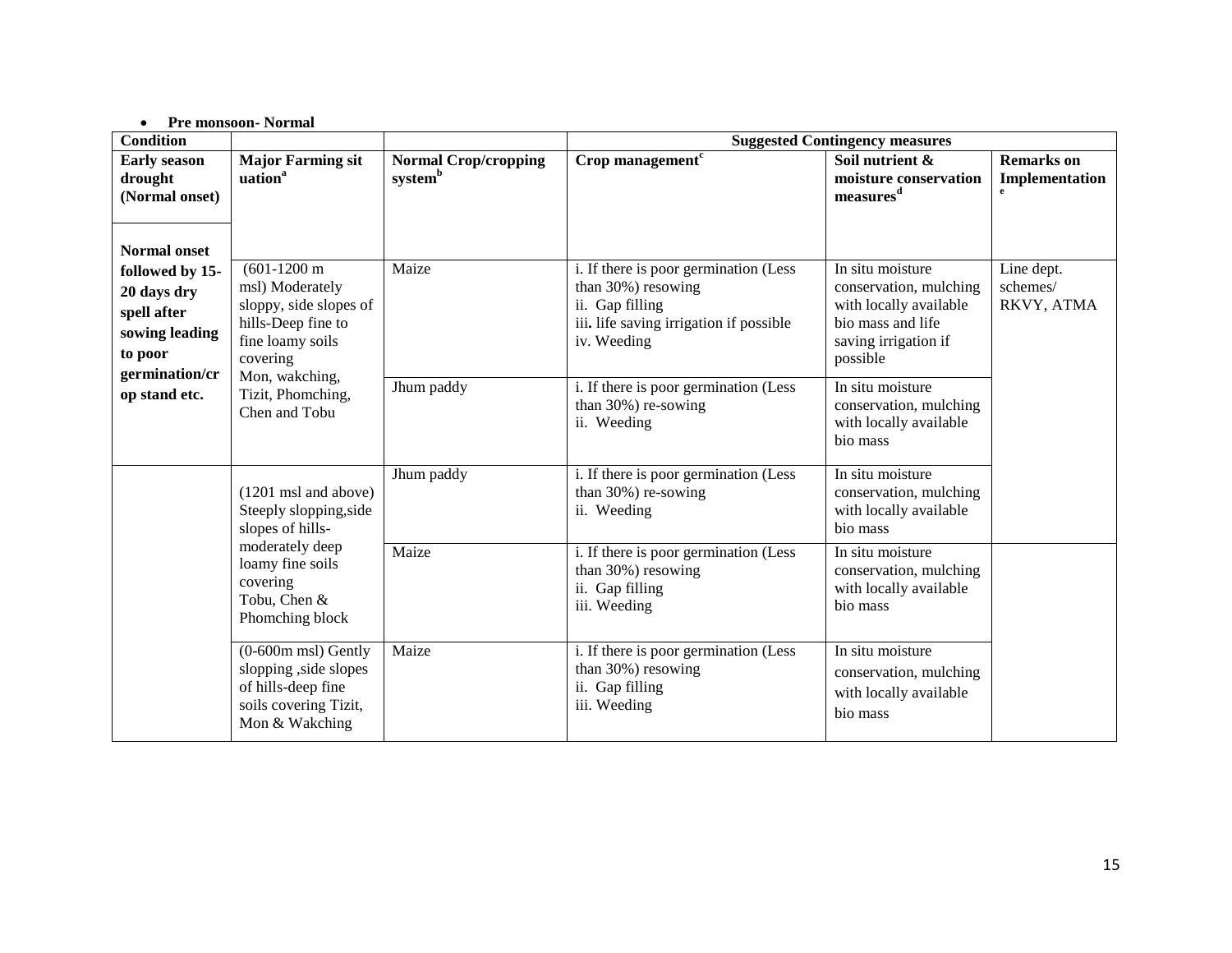| blocks | Jhum paddy | i. If there is poor germination (Less<br>than $30\%$ ) re-sowing<br>ii. Weeding | In situ moisture<br>conservation, mulching<br>with locally available<br>bio mass |  |
|--------|------------|---------------------------------------------------------------------------------|----------------------------------------------------------------------------------|--|
|        |            |                                                                                 |                                                                                  |  |

| <b>Condition</b>                                                                               |                                                                                                                                                                                |                                       | <b>Suggested Contingency measures</b>       |                                                                                                                                      |                                      |
|------------------------------------------------------------------------------------------------|--------------------------------------------------------------------------------------------------------------------------------------------------------------------------------|---------------------------------------|---------------------------------------------|--------------------------------------------------------------------------------------------------------------------------------------|--------------------------------------|
| Mid season<br>drought (Long dry<br>spell consecutive 2<br>weeks rainless<br>$(>2.5$ mm period) | <b>Major Farming situation</b>                                                                                                                                                 | <b>Normal Crop/cropping</b><br>system | Crop management                             | Soil nutrient &<br>moisture conservation<br>measures                                                                                 | <b>Remarks</b> on<br>Implementation  |
| <b>Vegetative stage</b>                                                                        | $(601-1200 \text{ m})$<br>msl) Moderately sloppy,<br>side slopes of hills-Deep<br>fine to fine loamy soils<br>covering<br>Mon, wakching, Tizit,<br>Phomching, Chen and<br>Tobu | Maize                                 | i. Weeding/intercultural<br>operations etc. | In situ moisture<br>conservation, mulching<br>with locally available bio<br>mass Spraying of 0.2%<br>Urea<br>Spraying of 0.2% Potash | Line dept.<br>schemes/<br>RKVY, ATMA |
|                                                                                                |                                                                                                                                                                                | Jhum paddy                            | i. Weeding                                  | Spraying of 0.2% Urea<br>Spraying of 0.2% Potash                                                                                     |                                      |
|                                                                                                | $(1201 \text{ msl}$ and above)<br>Steeply slopping, side<br>slopes of hills-moderately<br>deep loamy fine soils<br>covering<br>Tobu, Chen & Phomching<br>block                 | Maize                                 | i. Weeding/intercultural<br>operations etc. | In situ moisture<br>conservation, mulching<br>with locally available bio<br>mass Spraying of 0.2%<br>Urea<br>Spraying of 0.2% Potash |                                      |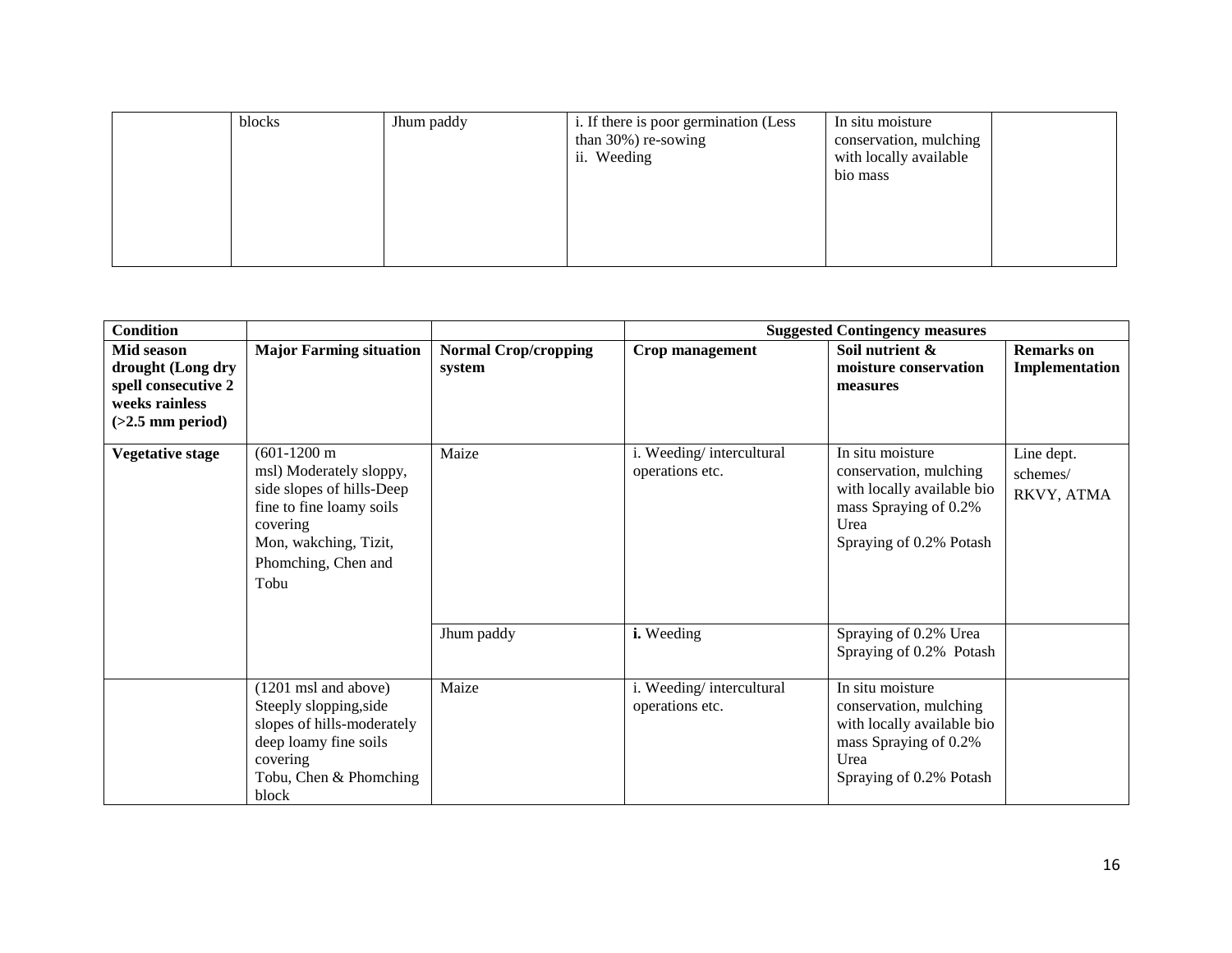|                                                                              | Jhum paddy | i. Weeding                                  | Spraying of 0.2% Urea<br>Spraying of 0.2% Potash                                                                                     |  |
|------------------------------------------------------------------------------|------------|---------------------------------------------|--------------------------------------------------------------------------------------------------------------------------------------|--|
| $3)$ AES-I(0-600m msl)<br>Gently slopping, side<br>slopes of hills-deep fine | Jhum paddy | i. Weeding                                  | Spraying of 0.2% Urea<br>Spraying of 0.2% Potash                                                                                     |  |
| soils covering Tizit, Mon<br>& Wakching blocks                               | Maize      | i. Weeding/intercultural<br>operations etc. | In situ moisture<br>conservation, mulching<br>with locally available bio<br>mass Spraying of 0.2%<br>Urea<br>Spraying of 0.2% Potash |  |

| <b>Condition</b>                                                                                                          |                                                |                                          | <b>Suggested Contingency measures</b> |                                                             |                                                  |
|---------------------------------------------------------------------------------------------------------------------------|------------------------------------------------|------------------------------------------|---------------------------------------|-------------------------------------------------------------|--------------------------------------------------|
| Mid season<br>drought (Long<br>dry spell<br>consecutive 2<br>weeks rainless<br>$(>2.5$ mm<br>period)<br><b>Vegetative</b> | <b>Major Farming</b><br>situation <sup>a</sup> | Normal Crop/cropping system <sup>p</sup> | Crop management                       | Soil nutrient $\&$<br>moisture<br>conservation<br>measures" | <b>Remarks</b> on<br>Implementation <sup>e</sup> |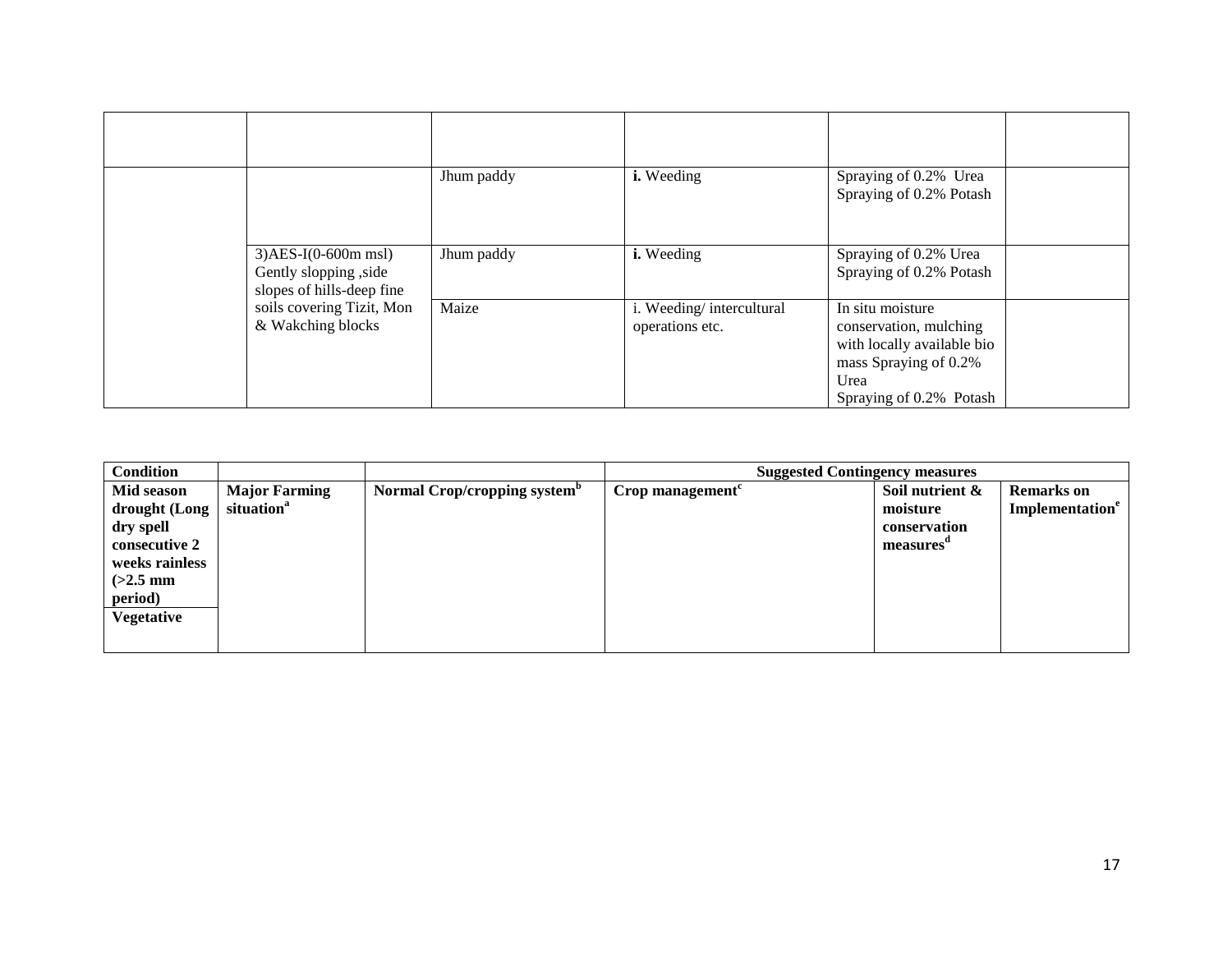| stage | $(601-1200 \text{ m})$<br>msl) Moderately<br>sloppy, side slopes<br>of hills-Deep fine to<br>fine loamy soils<br>covering<br>Mon, wakching,<br>Tizit, Phomching,<br>Chen and Tobu | maize      | i. Weeding/intercultural operations etc. | In situ moisture<br>conservation,<br>mulching with<br>locally available<br>bio mass<br>Spraying of 0.2%<br>Urea<br>Spraying of 0.2%<br>Potash | Line dept.<br>schemes/<br>RKVY, ATMA |
|-------|-----------------------------------------------------------------------------------------------------------------------------------------------------------------------------------|------------|------------------------------------------|-----------------------------------------------------------------------------------------------------------------------------------------------|--------------------------------------|
|       |                                                                                                                                                                                   | Jhum paddy | i. Weeding                               | Spraying of 0.2%<br>Urea<br>Spraying of 0.2%<br>Potash                                                                                        |                                      |
|       | $(1201 \text{ ms1}$ and<br>above) Steeply<br>slopping, side slopes<br>of hills-moderately<br>deep loamy fine<br>soils covering<br>Tobu, Chen &<br>Phomching block                 | Jhum paddy | i. Weeding                               | Spraying of 0.2%<br>Urea<br>Spraying of 0.2%<br>Potash                                                                                        |                                      |
|       |                                                                                                                                                                                   | Maize      | i. Weeding/intercultural operations etc. | In situ moisture<br>conservation,<br>mulching with<br>locally available<br>bio mass<br>Spraying of 0.2%<br>Urea<br>Spraying of 0.2%<br>Potash |                                      |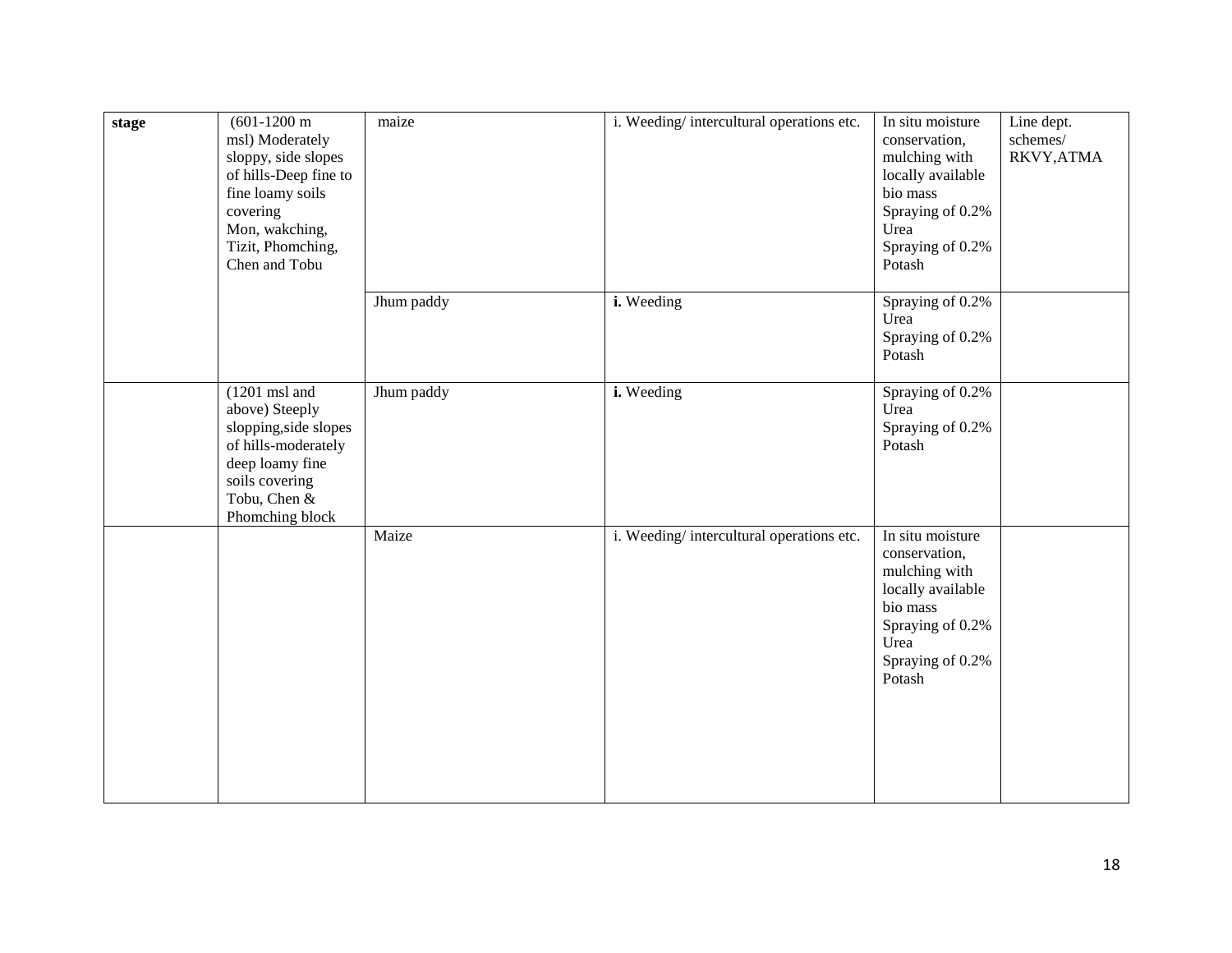| $(0-600m$ msl)<br>Gently slopping<br>, side slopes of hills-<br>deep fine soils<br>covering Tizit, Mon | Jhum paddy | i. Weeding                               | Spraying of 0.2%<br>Urea<br>Spraying of 0.2%<br>Potash                                                                                        |
|--------------------------------------------------------------------------------------------------------|------------|------------------------------------------|-----------------------------------------------------------------------------------------------------------------------------------------------|
| & Wakching blocks                                                                                      | Maize      | i. Weeding/intercultural operations etc. | In situ moisture<br>conservation,<br>mulching with<br>locally available<br>bio mass<br>Spraying of 0.2%<br>Urea<br>Spraying of 0.2%<br>Potash |

| <b>Condition</b>                                                                                                                               |                                                                                                                                                                                   |                                          | <b>Suggested Contingency measures</b>                  |                                                                                                                                                                                           |                                                        |
|------------------------------------------------------------------------------------------------------------------------------------------------|-----------------------------------------------------------------------------------------------------------------------------------------------------------------------------------|------------------------------------------|--------------------------------------------------------|-------------------------------------------------------------------------------------------------------------------------------------------------------------------------------------------|--------------------------------------------------------|
| Mid season<br>drought<br>(Long dry<br>spell<br>consecutive 2<br>weeks<br>rainless long<br>$\mathbf{dry}$ )<br>At flowering /<br>fruiting stage | <b>Major Farming</b><br>situation <sup>a</sup>                                                                                                                                    | Normal Crop/cropping system <sup>b</sup> | Crop management <sup>c</sup>                           | Soil nutrient $\&$<br>moisture<br>conservation<br>measures <sup>d</sup>                                                                                                                   | <b>Remarks</b> on<br><b>Implementation<sup>e</sup></b> |
|                                                                                                                                                | $(601-1200 \text{ m})$<br>msl) Moderately<br>sloppy, side slopes of<br>hills-Deep fine to<br>fine loamy soils<br>covering<br>Mon, wakching,<br>Tizit, Phomching,<br>Chen and Tobu | maize<br>Jhum paddy                      | i. Weeding/intercultural operations etc.<br>i. Weeding | In situ moisture<br>conservation,<br>mulching with<br>locally available<br>bio mass<br>Give 1<br>supplement<br>irrigation if<br>possible<br>Mulching with<br>locally available<br>biomass | Line dept.<br>schemes/RKVY,<br><b>ATMA</b>             |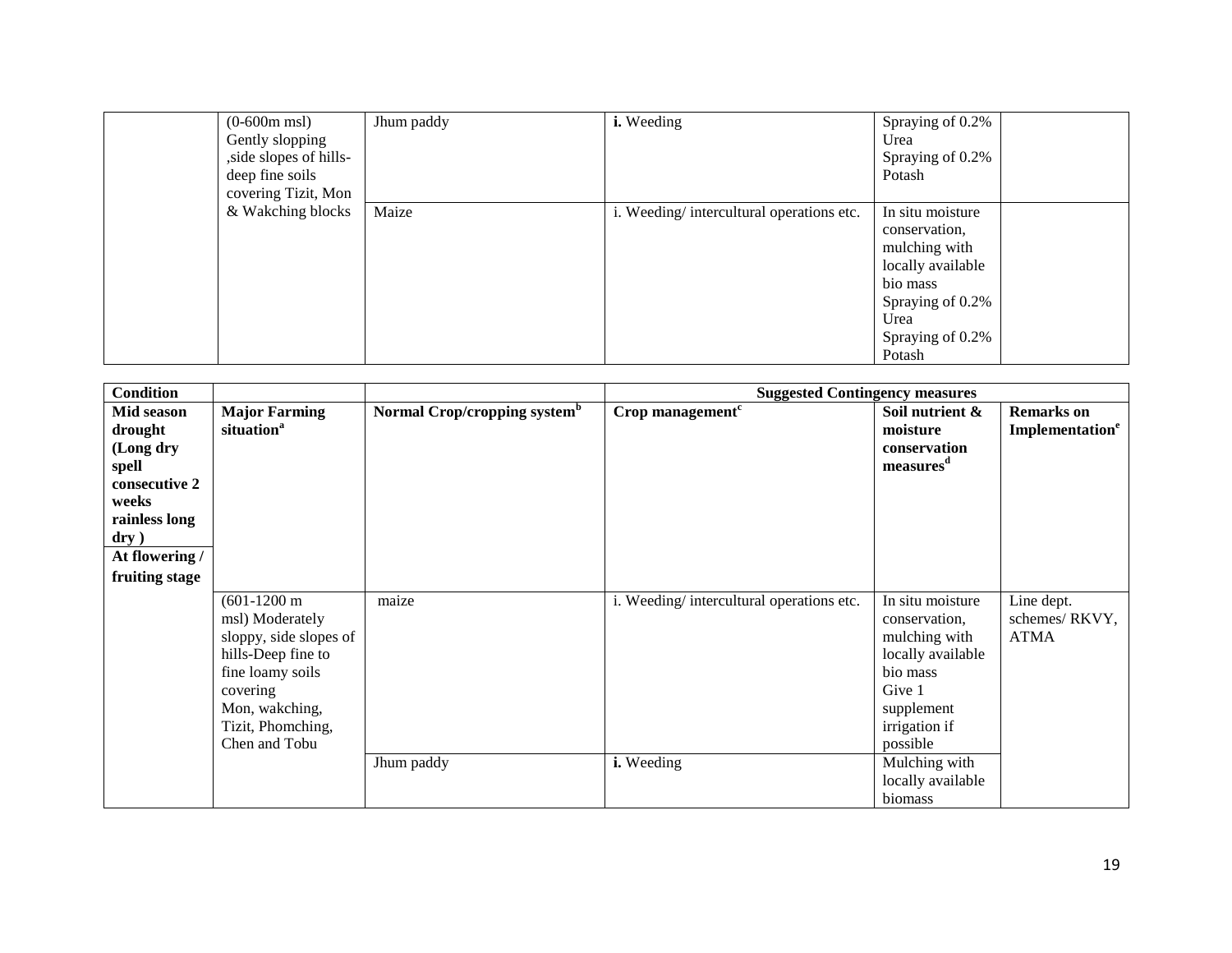| (1201 msl and above)<br>Steeply slopping, side<br>slopes of hills-<br>moderately deep<br>loamy fine soils<br>covering<br>Tobu, Chen &<br>Phomching block | Maize      | i. Weeding/intercultural operations etc. | In situ moisture<br>conservation,<br>mulching with<br>locally available<br>bio mass<br>Spraying of 0.2%<br>Urea<br>Spraying of 0.2%<br>Potash |
|----------------------------------------------------------------------------------------------------------------------------------------------------------|------------|------------------------------------------|-----------------------------------------------------------------------------------------------------------------------------------------------|
|                                                                                                                                                          | Jhum paddy | i. Weeding                               | Mulching with<br>locally available<br>biomass                                                                                                 |
| $(0-600m$ msl) Gently<br>slopping , side slopes<br>of hills-deep fine<br>soils covering Tizit,<br>Mon & Wakching<br>blocks                               | Maize      | i. Weeding/intercultural operations etc. | In situ moisture<br>conservation,<br>mulching with<br>locally available<br>bio mass<br>Spraying of 0.2%<br>Urea<br>Spraying of 0.2%<br>Potash |
|                                                                                                                                                          | Jhum paddy | i. Weeding                               | Mulching with<br>locally available<br>biomass                                                                                                 |

• Not Applicable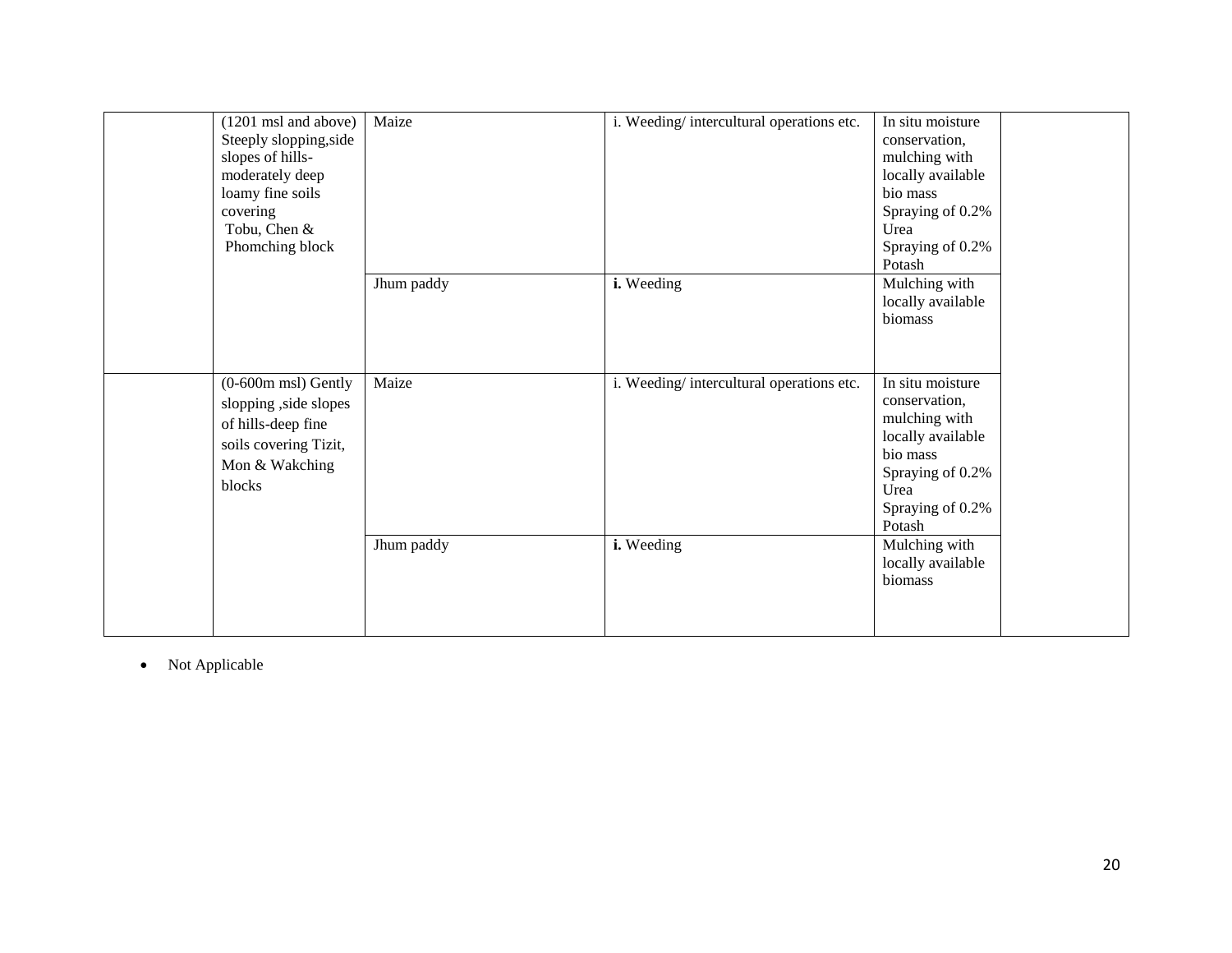| <b>Condition</b>                             |                                                                                                                                                 | <b>Suggested Contingency measures</b>    |                                                          |                                                                                                                           |  |
|----------------------------------------------|-------------------------------------------------------------------------------------------------------------------------------------------------|------------------------------------------|----------------------------------------------------------|---------------------------------------------------------------------------------------------------------------------------|--|
| <b>Terminal drought</b><br>(Early withdrawal | <b>Major Farming</b><br>situation <sup>a</sup>                                                                                                  | Normal Crop/cropping system <sup>b</sup> | Crop management <sup>c</sup>                             | Rabi Crop planning <sup>d</sup>                                                                                           |  |
| of monsoon)                                  | $(601-1200 \text{ m})$<br>msl) Moderately<br>sloppy, side slopes of<br>hills-Deep fine to fine<br>loamy soils covering<br>Mon, wakching, Tizit, | Maize                                    | i. Mulching<br>ii. Life saving irrigation if<br>possible | i. If grain filling is<br>severely affected harvest<br>for fodder<br>ii. Land preparation for<br>sowing of toria, cabbage |  |
|                                              | Phomching, Chen and<br>Tobu                                                                                                                     | Jhum paddy                               |                                                          | i. If grain filling is<br>severely affected harvest<br>for fodder                                                         |  |
|                                              | $(1201 \text{ msl}$ and above)<br>Steeply slopping, side<br>slopes of hills-                                                                    | Jhum paddy                               |                                                          | i. If grain filling is<br>severely affected harvest<br>for fodder                                                         |  |
|                                              | moderately deep loamy<br>fine soils covering<br>Tobu, Chen &<br>Phomching block                                                                 | Maize                                    | i. Mulching                                              | i. If grain filling is<br>severely affected harvest<br>for fodder<br>ii. Land preparation for<br>sowing of toria, raddish |  |
|                                              | $(0-600m$ msl) Gently<br>sloping, side slopes of<br>hills-deep fine soils<br>covering Tizit, Mon &<br>Wakching blocks                           | Maize                                    | i. Mulching<br>ii. Life saving irrigation if<br>possible | i. If grain filling is<br>severely affected harvest<br>for fodder<br>ii. Land preparation for<br>sowing of toria, raddish |  |
|                                              |                                                                                                                                                 | Jhum paddy                               |                                                          | i. If grain filling is<br>severely affected harvest<br>for fodder                                                         |  |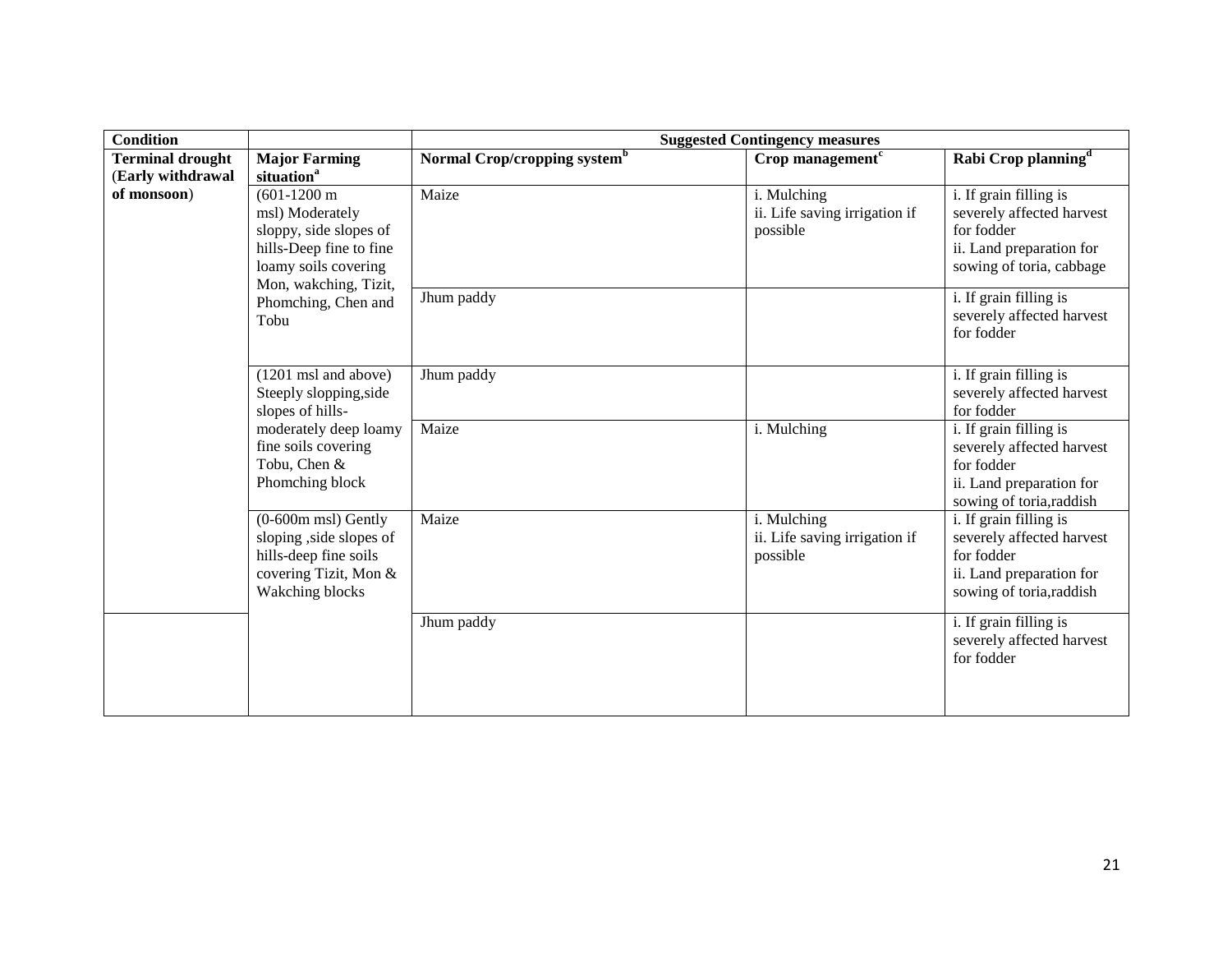| <b>Condition</b>                                                |                                                |                                                    | <b>Suggested Contingency measures</b>          |                                 |                                                  |  |
|-----------------------------------------------------------------|------------------------------------------------|----------------------------------------------------|------------------------------------------------|---------------------------------|--------------------------------------------------|--|
|                                                                 | <b>Major Farming</b><br>situation              | <b>Normal Crop/cropping</b><br>system <sup>g</sup> | Change in crop/cropping<br>system <sup>n</sup> | Agronomic measures <sup>1</sup> | <b>Remarks</b> on<br>Implementation <sup>J</sup> |  |
| Delayed release<br>of water in<br>canals due to<br>low rainfall | NA                                             | <b>NA</b>                                          | <b>NA</b>                                      | <b>NA</b>                       | <b>NA</b>                                        |  |
|                                                                 |                                                |                                                    | <b>Suggested Contingency measures</b>          |                                 |                                                  |  |
| <b>Condition</b>                                                |                                                |                                                    |                                                |                                 |                                                  |  |
|                                                                 | <b>Major Farming</b><br>situation <sup>1</sup> | <b>Normal Crop/cropping</b><br>system <sup>g</sup> | Change in crop/cropping<br>system <sup>h</sup> | Agronomic measures <sup>1</sup> | <b>Remarks</b> on<br>Implementation <sup>j</sup> |  |

| 2.1.2 |  | Drought - Irrigated situation-- not applicable |
|-------|--|------------------------------------------------|
|       |  |                                                |

| <b>Condition</b>     |                        |                             | <b>Suggested Contingency measures</b> |                       |                             |  |
|----------------------|------------------------|-----------------------------|---------------------------------------|-----------------------|-----------------------------|--|
|                      | <b>Major Farming</b>   | <b>Normal Crop/cropping</b> | Change in crop/cropping               | Agronomic             | <b>Remarks</b> on           |  |
|                      | situation <sup>1</sup> | system <sup>g</sup>         | system <sup>n</sup>                   | measures'             | Implementation <sup>J</sup> |  |
| Lack of inflows into | <b>NA</b>              | NA                          | <b>NA</b>                             | <b>NA</b>             | NA                          |  |
| tanks due to         |                        |                             |                                       |                       |                             |  |
| insufficient         |                        |                             |                                       |                       |                             |  |
| /delayed onset of    |                        |                             |                                       |                       |                             |  |
| monsoon              |                        |                             |                                       |                       |                             |  |
|                      |                        |                             |                                       |                       |                             |  |
| <b>Condition</b>     |                        |                             | <b>Suggested Contingency measures</b> |                       |                             |  |
|                      | <b>Major Farming</b>   | <b>Normal Crop/cropping</b> | Change in crop/cropping               | Agronomic             | <b>Remarks</b> on           |  |
|                      | situation <sup>1</sup> | system <sup>8</sup>         | system <sup>"</sup>                   | measures <sup>*</sup> | Implementation'             |  |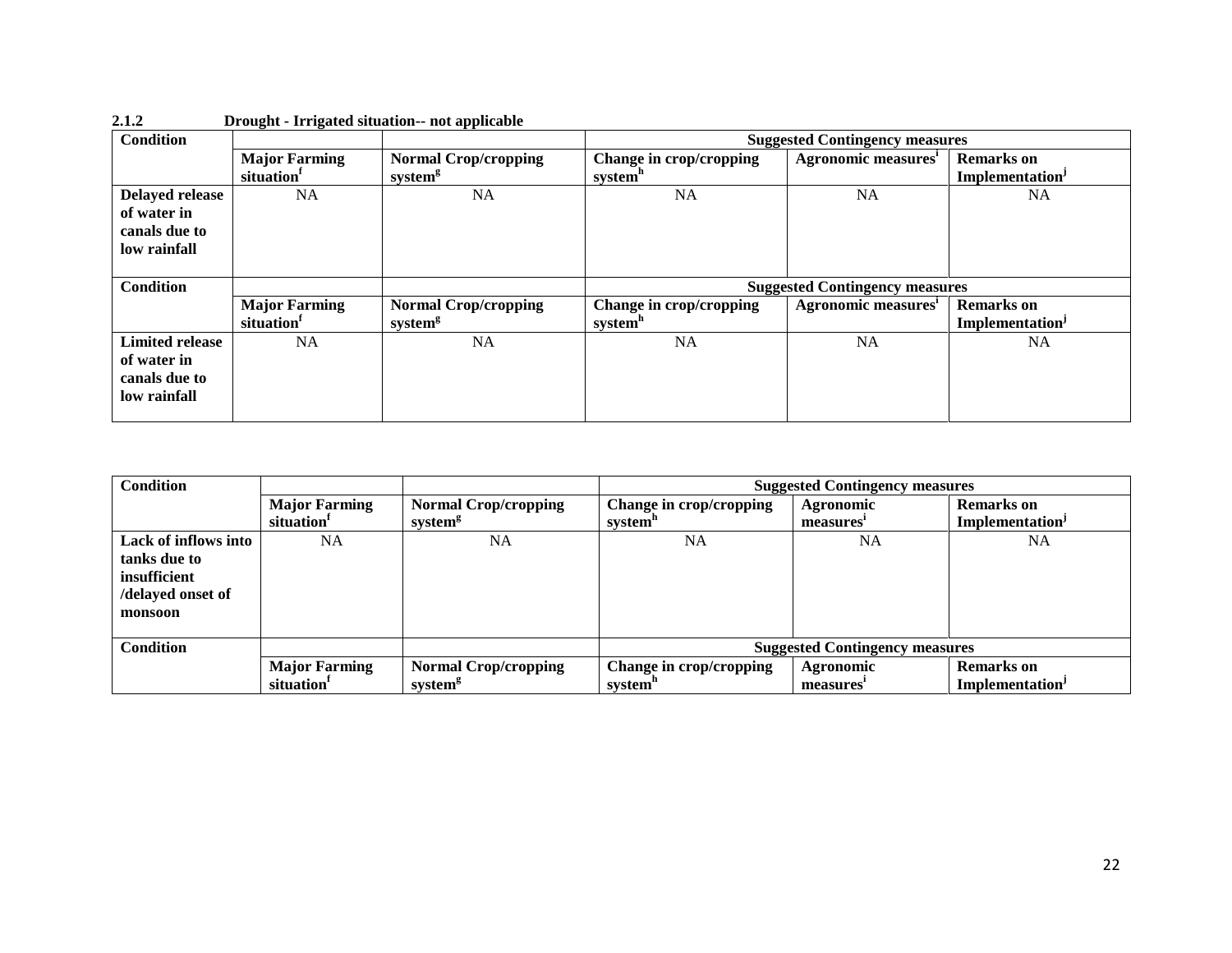| <b>Condition</b>    |                      |                             | <b>Suggested Contingency measures</b> |           |                             |  |
|---------------------|----------------------|-----------------------------|---------------------------------------|-----------|-----------------------------|--|
|                     | <b>Major Farming</b> | <b>Normal Crop/cropping</b> | Change in crop/cropping               | Agronomic | <b>Remarks</b> on           |  |
|                     | situation            | system <sup>g</sup>         | system <sup>n</sup>                   | measures' | Implementation <sup>J</sup> |  |
| <b>Insufficient</b> | NA                   | <b>NA</b>                   | NA                                    | NA        | <b>NA</b>                   |  |
| groundwater         |                      |                             |                                       |           |                             |  |
| recharge due to low |                      |                             |                                       |           |                             |  |
| rainfall            |                      |                             |                                       |           |                             |  |
|                     |                      |                             |                                       |           |                             |  |
|                     |                      |                             |                                       |           |                             |  |
|                     |                      |                             |                                       |           |                             |  |

| Condition                |                      |                             | <b>Suggested Contingency measures</b> |                                 |                   |
|--------------------------|----------------------|-----------------------------|---------------------------------------|---------------------------------|-------------------|
|                          | <b>Major Farming</b> | <b>Normal Crop/cropping</b> | Change in crop/cropping               | Agronomic measures <sup>i</sup> | <b>Remarks</b> on |
|                          | situation            | system <sup>g</sup>         | system <sup>h</sup>                   |                                 | Implementation    |
| <b>Insufficient flow</b> | NA                   | NA                          | NA                                    | <b>NA</b>                       | <b>NA</b>         |
| of water in              |                      |                             |                                       |                                 |                   |
| streams                  |                      |                             |                                       |                                 |                   |
|                          |                      |                             |                                       |                                 |                   |
|                          |                      |                             |                                       |                                 |                   |
|                          |                      |                             |                                       |                                 |                   |
|                          |                      |                             |                                       |                                 |                   |
|                          |                      |                             |                                       |                                 |                   |
|                          |                      |                             |                                       |                                 |                   |
|                          |                      |                             |                                       |                                 |                   |
|                          |                      |                             |                                       |                                 |                   |
|                          |                      |                             |                                       |                                 |                   |
|                          |                      |                             |                                       |                                 |                   |
|                          |                      |                             |                                       |                                 |                   |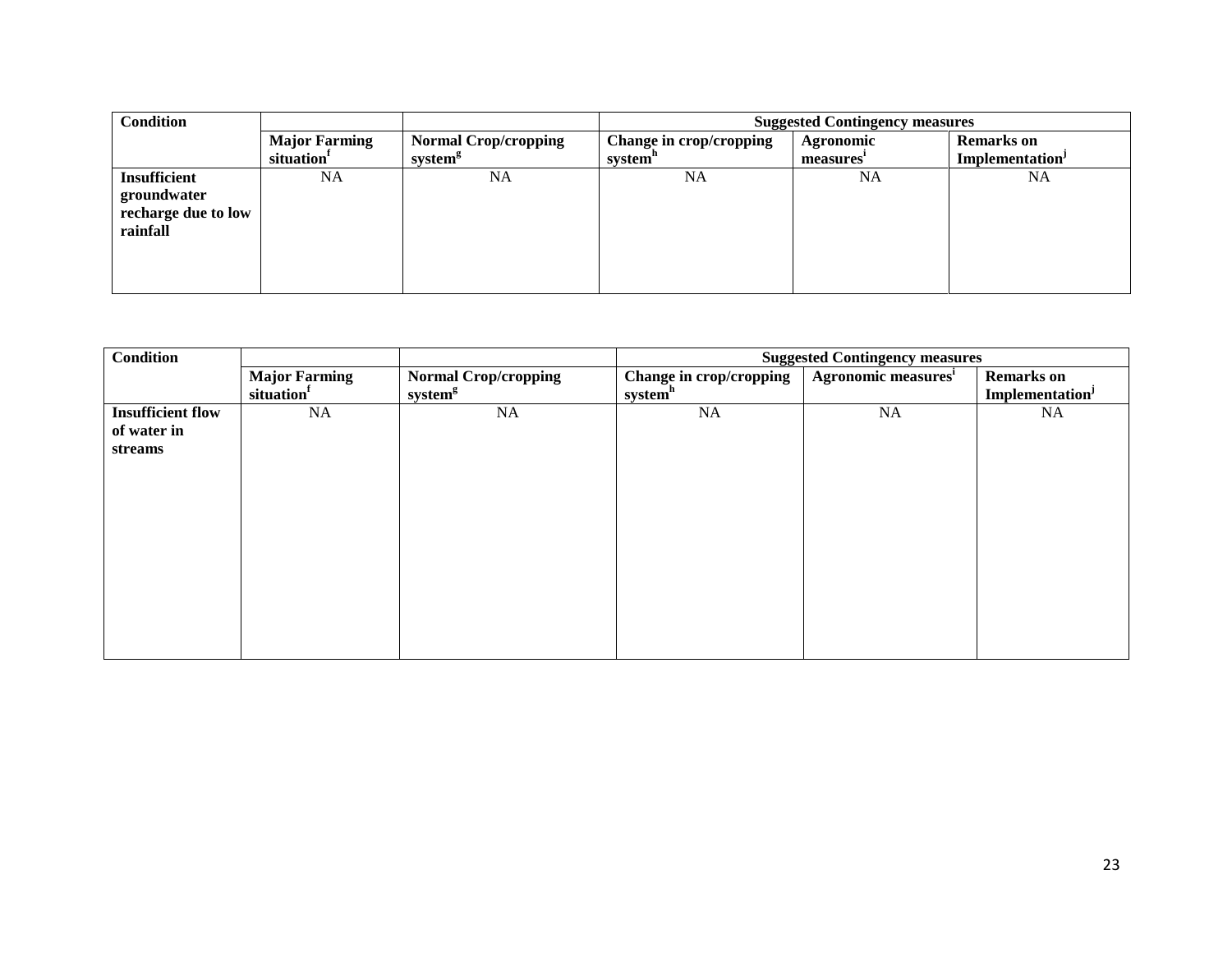**2.2 Unusual rains (untimely, unseasonal etc)** (for both rainfed and irrigated situations) NA<br>**2.3** Floods: Not Applicable

#### **2.3 Floods: Not Applicable**

#### **2.4 Extreme events- Hailstorm**

| <b>Extreme event type</b> | Suggested contingency measure <sup>r</sup> |                          |                                 |                                       |  |  |
|---------------------------|--------------------------------------------|--------------------------|---------------------------------|---------------------------------------|--|--|
|                           | Seedling / nursery stage                   | Vegetative stage         | <b>Reproductive stage</b>       | At harvest                            |  |  |
| <b>Hailstorm</b>          |                                            |                          |                                 |                                       |  |  |
|                           | Resowing                                   | Gap filling/change the   | Gap filling/ change the crop to | Early Harvest of the crop for fodder  |  |  |
| Maize                     |                                            | crop to okra or cow pea  | groundnut                       | purpose                               |  |  |
|                           | Resowing                                   | Gap filling/change the   | Gap filling/ change the crop to | No change                             |  |  |
| Colocasia                 |                                            | crop to soyabean         | cabbage, raddish or carrot      |                                       |  |  |
|                           | Resowing                                   | Gap filling/change the   | Gap filling/ change the crop to | Minimize the economic loss by value   |  |  |
| Naga king chilli          |                                            | crop to cow pea          | soyabean                        | addition                              |  |  |
|                           | Resowing                                   | Gap filling/ change the  | Change the crop to soyabean     | Harvest the damaged crops for         |  |  |
|                           |                                            | crop to okra or cow pea  |                                 | fodder purpose, straw can be used for |  |  |
| Upland paddy              |                                            |                          |                                 | mushroom cultivation                  |  |  |
|                           | Resowing                                   | Gap filling/change the   | Gap filling/change the crop to  | Harvest the damaged crops for         |  |  |
|                           |                                            | crop to cabbage, raddish | onion, raddish or pea           | fodder purpose                        |  |  |
| Soybean                   |                                            | or pea                   |                                 |                                       |  |  |

# **2.5 Contingent strategies for Livestock, Poultry & Fisheries**

## **2.5.1 Livestock**

|              | <b>Suggested contingency measures</b> |                                                                |                                  |  |  |
|--------------|---------------------------------------|----------------------------------------------------------------|----------------------------------|--|--|
|              | Before the event <sup>s</sup>         | During the event                                               | After the event                  |  |  |
| Drought/     |                                       |                                                                |                                  |  |  |
| Lean period  |                                       |                                                                |                                  |  |  |
| (Oct-March)  |                                       |                                                                |                                  |  |  |
| i)Feed and   |                                       | Utilizing fodder from perennial trees and                      | Use of non conventional fodders. |  |  |
| fodder       | Encourage perennial fodder on bunds   | Fodder bank reserves                                           | Use of feed mixtures and feed    |  |  |
| availability | and waste land on community basis     | Transporting excess fodder from adjoining districts            | blocks Availing Insurance        |  |  |
|              | Establishing fodder banks,            | Use of non conventional fodders.                               |                                  |  |  |
|              | encouraging hedge row species for     | Use of feed mixtures and feed blocks Culling unproductive      |                                  |  |  |
|              | fodder crops                          | livestock                                                      |                                  |  |  |
|              | Preparation of Hay                    |                                                                |                                  |  |  |
| ii)Drinking  | Roof top water harvesting, Preserving | Judicious use of water, Using preserved water in the tanks for | Maintenance/cleaning of          |  |  |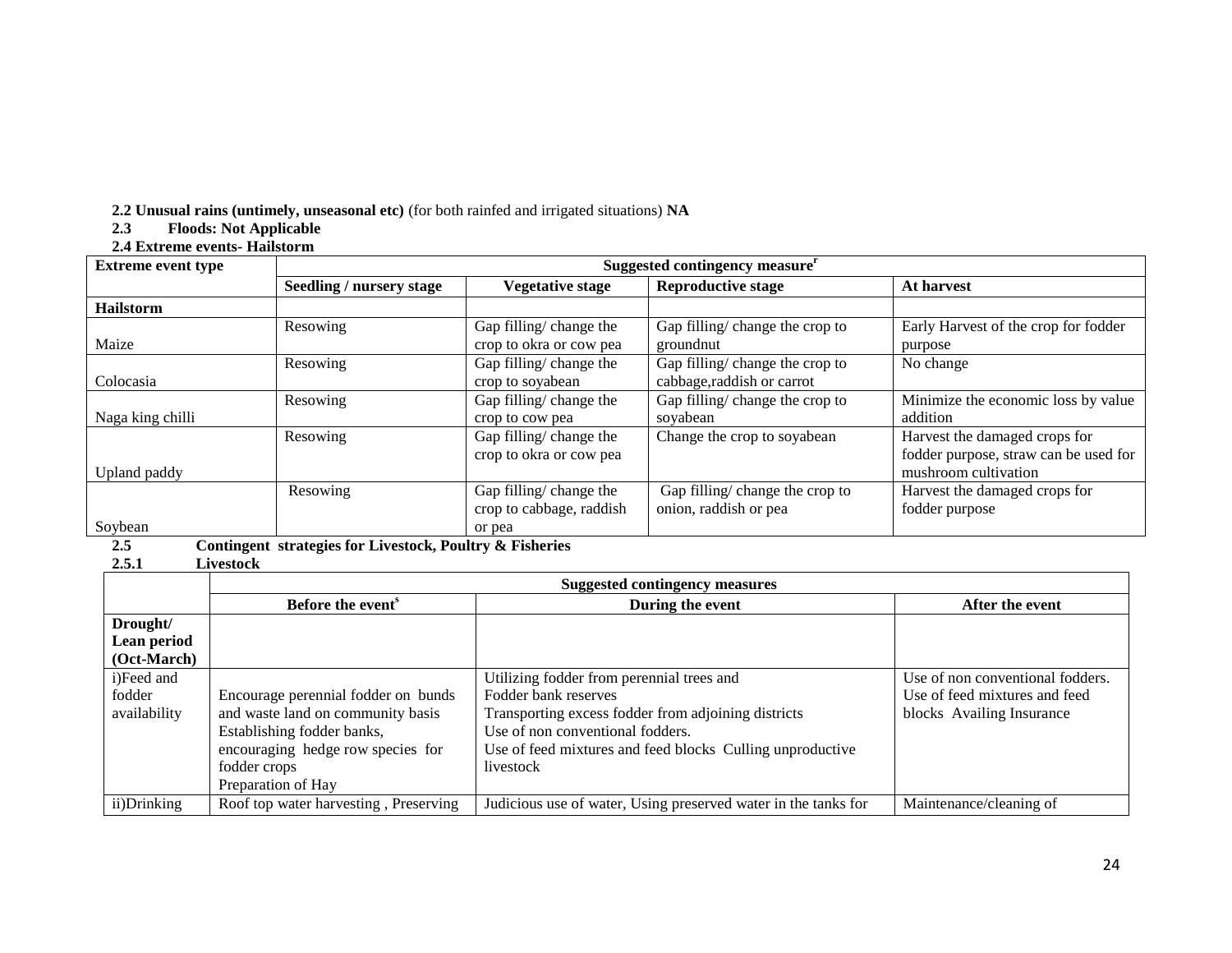| water                                   | water in the tank for drinking purpose | drinking purpose, recycling of household used water.            | community reservoirs/village     |  |
|-----------------------------------------|----------------------------------------|-----------------------------------------------------------------|----------------------------------|--|
|                                         |                                        | Chlorification of stored water                                  |                                  |  |
|                                         |                                        |                                                                 | ponds                            |  |
| iii)Health and                          | Insurance, Veterinary preparedness     | Conducting mass animal Health Camps and treating the affected   | Culling sick animals and mineral |  |
| disease                                 | with medicines and vaccines,           | one, mineral supplementation.                                   | supplementation                  |  |
| management                              | organizing vaccination camps and       |                                                                 |                                  |  |
|                                         | mineral supplementation                |                                                                 |                                  |  |
| <b>Floods</b>                           | Not applicable                         |                                                                 |                                  |  |
| Cyclone                                 | Not applicable                         |                                                                 |                                  |  |
| <b>Heat wave</b>                        | Not applicable                         |                                                                 |                                  |  |
| cold wave                               |                                        | Raise the temperature in the animal shed, using low cost heated |                                  |  |
|                                         | Establishing animal shed with proper   | creep boxes to maintain normal body temperature. Provide dry    |                                  |  |
| i)Shelter/envi                          | ventilation                            | straw or slated wooden bed over concrete floor in the animal    |                                  |  |
| ronment                                 | Monitoring animal's behavior daily.    | shed.                                                           |                                  |  |
| management                              |                                        |                                                                 |                                  |  |
| ii)Health and                           |                                        | Conducting mass animal Health Camps and treating the affected   | Culling sick and diseased animal |  |
| disease                                 | Insurance, Veterinary preparedness     | one. Mineral supplementation.                                   |                                  |  |
| management                              | with medicines and vaccines            |                                                                 |                                  |  |
| based on forewarning wherever available |                                        |                                                                 |                                  |  |

| 2.5.2              | <b>Poultry</b>                        |                                             |                                |                |
|--------------------|---------------------------------------|---------------------------------------------|--------------------------------|----------------|
|                    |                                       |                                             |                                | Convergence/li |
|                    |                                       |                                             |                                | nkages with    |
|                    |                                       |                                             |                                | ongoing        |
|                    |                                       |                                             |                                | programs, if   |
|                    | <b>Suggested contingency measures</b> |                                             |                                | any            |
|                    | Before the event <sup>a</sup>         | During the event                            | After the event                |                |
| <b>Drought</b>     |                                       |                                             |                                |                |
| i)Shortage of feed | Procurement and storage of feed       | Utilizing from feed reserve banks,          | Nutritional supplementation to |                |
| ingredients        | ingredients,                          | nutritional supplementation to poultry      | poultry                        |                |
|                    | Establishing feed reserve Bank        |                                             |                                |                |
| ii)Drinking water  | Arrangement for drinking water,       | Judicious use of water, providing B-complex |                                |                |
|                    | Roof top water harvesting,            | and Vitamin C in water                      |                                |                |
|                    | Preserving water in the tank for      |                                             |                                |                |
|                    | drinking purpose                      |                                             |                                |                |
| iii)Health and     | Insurance and Emergency               | Sanitation and Hygiene                      | Culling affected birds, Mass   |                |
| disease            | Veterinary preparedness with          |                                             | vaccination                    |                |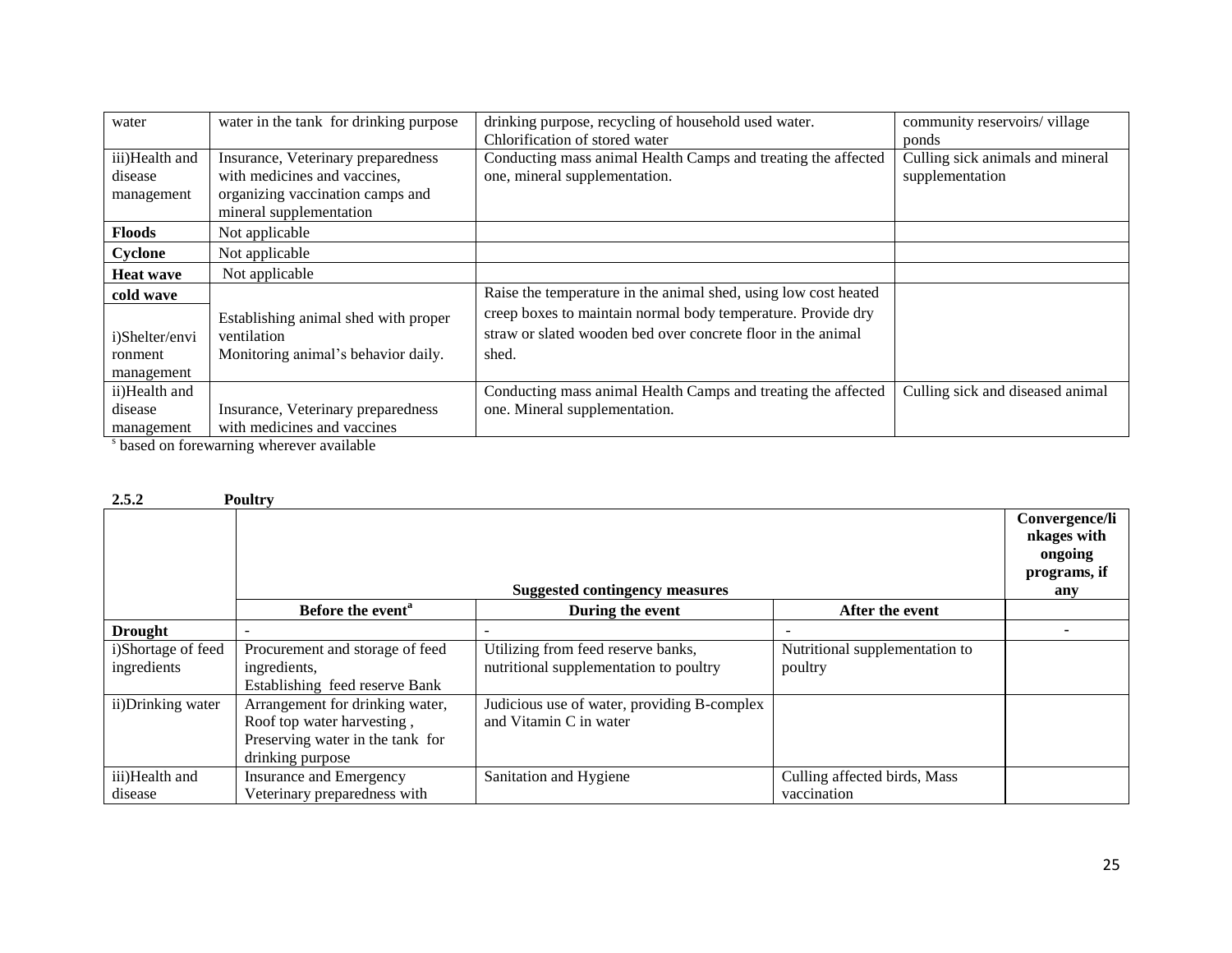| management            | medicines and vaccination to birds |                                              |                        |  |
|-----------------------|------------------------------------|----------------------------------------------|------------------------|--|
| <b>Floods</b>         | Not applicable                     |                                              |                        |  |
| Cyclone               | Not applicable                     |                                              |                        |  |
| <b>Heat wave Cold</b> |                                    |                                              |                        |  |
| wave                  | Not applicable                     |                                              |                        |  |
| Cold wave             |                                    |                                              |                        |  |
|                       |                                    | Raise the temperature in brooder, Additional |                        |  |
| i)Shelter/environ     | Establishing poultry house or      | room heaters like coal heaters, bukhari may  |                        |  |
| ment management       | brooder                            | be provided                                  |                        |  |
| ii)Health and         | Insurance and Emergency            | Sanitation and Hygiene, nutritional          | Culling affected birds |  |
| disease               | Veterinary preparedness with       | supplementation to birds                     |                        |  |
| management            | medicines and vaccination to birds |                                              |                        |  |

<sup>a</sup> based on forewarning wherever available

## **5.3 Fisheries/ Aquaculture**

|                                                                | <b>Suggested contingency measures</b>                                                                                                                                                                                                  |                                                                                                                                                                                                |                                                                                         |
|----------------------------------------------------------------|----------------------------------------------------------------------------------------------------------------------------------------------------------------------------------------------------------------------------------------|------------------------------------------------------------------------------------------------------------------------------------------------------------------------------------------------|-----------------------------------------------------------------------------------------|
|                                                                | <b>Before the event</b>                                                                                                                                                                                                                | During the event                                                                                                                                                                               | After the event                                                                         |
| 1) Drought                                                     |                                                                                                                                                                                                                                        |                                                                                                                                                                                                |                                                                                         |
| A. Capture                                                     |                                                                                                                                                                                                                                        |                                                                                                                                                                                                |                                                                                         |
| Marine                                                         |                                                                                                                                                                                                                                        |                                                                                                                                                                                                |                                                                                         |
| Inland                                                         |                                                                                                                                                                                                                                        |                                                                                                                                                                                                |                                                                                         |
| (i) Shallow water depth due to<br>insufficient rains/inflow    |                                                                                                                                                                                                                                        |                                                                                                                                                                                                |                                                                                         |
| (ii) Changes in water quality                                  |                                                                                                                                                                                                                                        |                                                                                                                                                                                                |                                                                                         |
| (iii) Any other                                                |                                                                                                                                                                                                                                        |                                                                                                                                                                                                |                                                                                         |
| <b>B.</b> Aquaculture                                          |                                                                                                                                                                                                                                        |                                                                                                                                                                                                |                                                                                         |
| (i) Shallow water in ponds due to<br>insufficient rains/inflow | De-silting, repair of bunds of existing<br>ponds, rain water harvesting, liming<br>and adopt low stocking density,<br>deepening of ponds by 1.5 -2metres,<br>restrict use of Manures and fertilizers,<br>Channelizing water to pond if | Integrated farming, air breathing<br>fish to be practiced, avoid<br>fertilization and manuring on<br>supplementary basis, feeding<br>should be minimum to avoid<br>organic loading, short term | Prepare pond for the next crop after<br>early harvest, Maintain proper water<br>quality |